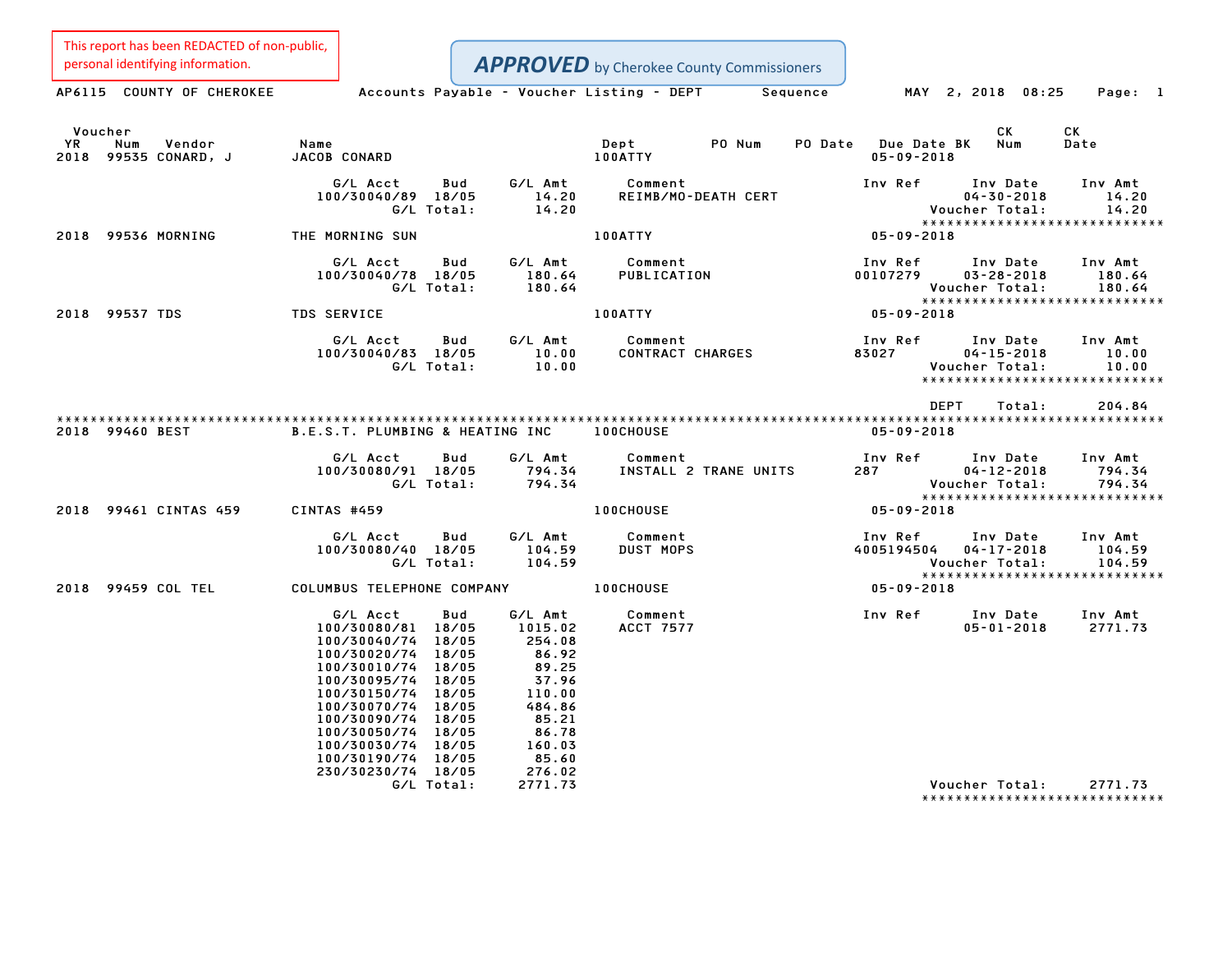| CK<br>Voucher<br>СK<br>PO Num<br>Num<br>YR.<br>Vendor<br>Name<br>Dept<br><b>PO Date</b> Due Date BK<br>Date<br>Num<br><b>99503 COVERT</b><br>COVERT ELECTRIC MACHINERY INC<br>100CHOUSE<br>$05 - 09 - 2018$<br>2018<br>Inv Ref<br>G/L Acct<br>Bud<br>G/L Amt<br>Comment<br>Inv Date<br>Inv Amt<br>100/30080/80 18/05<br>2026.41<br>PUMP MOTOR<br>0081934<br>$04 - 16 - 2018$<br>2026.41<br>G/L Total:<br>2026.41<br>Voucher Total:<br>2026.41<br>******************************<br>100CHOUSE<br>$05 - 09 - 2018$<br>99462 CULLIGAN<br>CULLIGAN OF JOPLIN<br>2018<br>G/L Acct<br>G/L Amt<br>Comment<br>Inv Ref<br>Bud<br>Inv Date<br>Inv Amt<br>100/30080/89 18/05<br>32.25<br>WATER<br>$04 - 19 - 2018$<br>25.75<br>118510<br>18/05<br><b>COOLER RENTAL</b><br>119585<br>$04 - 30 - 2018$<br>6.50<br>G/L Total:<br>32.25<br>Voucher Total:<br>32.25<br>******************************<br><b>100CHOUSE</b><br>$05 - 09 - 2018$<br>2018 99463 EMPIRE<br>EMPIRE DISTRICT ELECTRIC COMPANY<br>G/L Acct<br>G/L Amt<br>Comment<br>Inv Ref<br>Inv Date<br>Bud<br>Inv Amt<br>100/30080/81 18/05<br>2193.25<br>ACCT 305532-35-0<br>$04 - 17 - 2018$<br>2193.25<br>G/L Total:<br>2193.25<br>Voucher Total:<br>2193.25<br>******************************<br>99464 QUALITY PEST<br>QUALITY PEST CONTROL INC<br>100CHOUSE<br>$05 - 09 - 2018$<br>2018<br>G/L Acct<br>G/L Amt<br>Comment<br>Inv Ref<br>Inv Date<br>Inv Amt<br>Bud<br>100/30080/89 18/05<br>40.00<br>MONTHLY SPRAY<br>102020<br>$04 - 18 - 2018$<br>40.00<br>Voucher Total:<br>G/L Total:<br>40.00<br>40.00<br>******************************<br>$05 - 09 - 2018$<br>2018 99465 TOUCHTON<br>TOUCHTON ELECTRIC INC<br>100CHOUSE<br>G/L Acct<br>G/L Amt<br>Comment<br>Inv Ref<br>Bud<br>Inv Date<br>Inv Amt<br>100/30080/80 18/05<br>MAINTENANCE COVERAGE<br>$04 - 16 - 2018$<br>34.00<br>29437<br>34.00<br>$5/1/18 - 5/31/18$<br>34.00<br>G/L Total:<br>Voucher Total:<br>34.00<br>******************************<br><b>DEPT</b><br>Total:<br>7996.57<br>100COMM<br>$05 - 09 - 2018$<br>2018 99558 COLUMBUS NEWS<br><b>COLUMBUS NEWS REPORT</b><br>G/L Acct<br>G/L Amt<br>Comment<br>Inv Ref<br>Inv Date<br>Inv Amt<br>Bud<br>RESOLUTION 12-2018<br>100/30010/78 18/05<br>140.00<br>0427<br>$04 - 27 - 2018$<br>88.00<br>13-2018<br>52.00<br>G/L Total:<br>140.00<br>Voucher Total:<br>140.00<br>******************************<br><b>DEPT</b><br>Total:<br>140.00<br>100COMP<br>$05 - 09 - 2018$<br>2018 99567 STRONGHOLD<br>STRONGHOLD DATA<br>G/L Acct<br>Bud<br>G/L Amt<br>Comment<br>Inv Ref<br>Inv Date<br>Inv Amt | AP6115 COUNTY OF CHEROKEE |  |         | Accounts Payable - Voucher Listing - DEPT<br>Sequence |       | MAY 2, 2018 08:25 | Page: 2 |
|--------------------------------------------------------------------------------------------------------------------------------------------------------------------------------------------------------------------------------------------------------------------------------------------------------------------------------------------------------------------------------------------------------------------------------------------------------------------------------------------------------------------------------------------------------------------------------------------------------------------------------------------------------------------------------------------------------------------------------------------------------------------------------------------------------------------------------------------------------------------------------------------------------------------------------------------------------------------------------------------------------------------------------------------------------------------------------------------------------------------------------------------------------------------------------------------------------------------------------------------------------------------------------------------------------------------------------------------------------------------------------------------------------------------------------------------------------------------------------------------------------------------------------------------------------------------------------------------------------------------------------------------------------------------------------------------------------------------------------------------------------------------------------------------------------------------------------------------------------------------------------------------------------------------------------------------------------------------------------------------------------------------------------------------------------------------------------------------------------------------------------------------------------------------------------------------------------------------------------------------------------------------------------------------------------------------------------------------------------------------------------------------------------------------------------------------------------------------------------------------------------------------------------------------------------------------------|---------------------------|--|---------|-------------------------------------------------------|-------|-------------------|---------|
|                                                                                                                                                                                                                                                                                                                                                                                                                                                                                                                                                                                                                                                                                                                                                                                                                                                                                                                                                                                                                                                                                                                                                                                                                                                                                                                                                                                                                                                                                                                                                                                                                                                                                                                                                                                                                                                                                                                                                                                                                                                                                                                                                                                                                                                                                                                                                                                                                                                                                                                                                                          |                           |  |         |                                                       |       |                   |         |
|                                                                                                                                                                                                                                                                                                                                                                                                                                                                                                                                                                                                                                                                                                                                                                                                                                                                                                                                                                                                                                                                                                                                                                                                                                                                                                                                                                                                                                                                                                                                                                                                                                                                                                                                                                                                                                                                                                                                                                                                                                                                                                                                                                                                                                                                                                                                                                                                                                                                                                                                                                          |                           |  |         |                                                       |       |                   |         |
|                                                                                                                                                                                                                                                                                                                                                                                                                                                                                                                                                                                                                                                                                                                                                                                                                                                                                                                                                                                                                                                                                                                                                                                                                                                                                                                                                                                                                                                                                                                                                                                                                                                                                                                                                                                                                                                                                                                                                                                                                                                                                                                                                                                                                                                                                                                                                                                                                                                                                                                                                                          |                           |  |         |                                                       |       |                   |         |
|                                                                                                                                                                                                                                                                                                                                                                                                                                                                                                                                                                                                                                                                                                                                                                                                                                                                                                                                                                                                                                                                                                                                                                                                                                                                                                                                                                                                                                                                                                                                                                                                                                                                                                                                                                                                                                                                                                                                                                                                                                                                                                                                                                                                                                                                                                                                                                                                                                                                                                                                                                          |                           |  |         |                                                       |       |                   |         |
|                                                                                                                                                                                                                                                                                                                                                                                                                                                                                                                                                                                                                                                                                                                                                                                                                                                                                                                                                                                                                                                                                                                                                                                                                                                                                                                                                                                                                                                                                                                                                                                                                                                                                                                                                                                                                                                                                                                                                                                                                                                                                                                                                                                                                                                                                                                                                                                                                                                                                                                                                                          |                           |  |         |                                                       |       |                   |         |
|                                                                                                                                                                                                                                                                                                                                                                                                                                                                                                                                                                                                                                                                                                                                                                                                                                                                                                                                                                                                                                                                                                                                                                                                                                                                                                                                                                                                                                                                                                                                                                                                                                                                                                                                                                                                                                                                                                                                                                                                                                                                                                                                                                                                                                                                                                                                                                                                                                                                                                                                                                          |                           |  |         |                                                       |       |                   |         |
|                                                                                                                                                                                                                                                                                                                                                                                                                                                                                                                                                                                                                                                                                                                                                                                                                                                                                                                                                                                                                                                                                                                                                                                                                                                                                                                                                                                                                                                                                                                                                                                                                                                                                                                                                                                                                                                                                                                                                                                                                                                                                                                                                                                                                                                                                                                                                                                                                                                                                                                                                                          |                           |  |         |                                                       |       |                   |         |
|                                                                                                                                                                                                                                                                                                                                                                                                                                                                                                                                                                                                                                                                                                                                                                                                                                                                                                                                                                                                                                                                                                                                                                                                                                                                                                                                                                                                                                                                                                                                                                                                                                                                                                                                                                                                                                                                                                                                                                                                                                                                                                                                                                                                                                                                                                                                                                                                                                                                                                                                                                          |                           |  |         |                                                       |       |                   |         |
|                                                                                                                                                                                                                                                                                                                                                                                                                                                                                                                                                                                                                                                                                                                                                                                                                                                                                                                                                                                                                                                                                                                                                                                                                                                                                                                                                                                                                                                                                                                                                                                                                                                                                                                                                                                                                                                                                                                                                                                                                                                                                                                                                                                                                                                                                                                                                                                                                                                                                                                                                                          |                           |  |         |                                                       |       |                   |         |
|                                                                                                                                                                                                                                                                                                                                                                                                                                                                                                                                                                                                                                                                                                                                                                                                                                                                                                                                                                                                                                                                                                                                                                                                                                                                                                                                                                                                                                                                                                                                                                                                                                                                                                                                                                                                                                                                                                                                                                                                                                                                                                                                                                                                                                                                                                                                                                                                                                                                                                                                                                          |                           |  |         |                                                       |       |                   |         |
|                                                                                                                                                                                                                                                                                                                                                                                                                                                                                                                                                                                                                                                                                                                                                                                                                                                                                                                                                                                                                                                                                                                                                                                                                                                                                                                                                                                                                                                                                                                                                                                                                                                                                                                                                                                                                                                                                                                                                                                                                                                                                                                                                                                                                                                                                                                                                                                                                                                                                                                                                                          |                           |  |         |                                                       |       |                   |         |
|                                                                                                                                                                                                                                                                                                                                                                                                                                                                                                                                                                                                                                                                                                                                                                                                                                                                                                                                                                                                                                                                                                                                                                                                                                                                                                                                                                                                                                                                                                                                                                                                                                                                                                                                                                                                                                                                                                                                                                                                                                                                                                                                                                                                                                                                                                                                                                                                                                                                                                                                                                          |                           |  |         |                                                       |       |                   |         |
|                                                                                                                                                                                                                                                                                                                                                                                                                                                                                                                                                                                                                                                                                                                                                                                                                                                                                                                                                                                                                                                                                                                                                                                                                                                                                                                                                                                                                                                                                                                                                                                                                                                                                                                                                                                                                                                                                                                                                                                                                                                                                                                                                                                                                                                                                                                                                                                                                                                                                                                                                                          |                           |  |         |                                                       |       |                   |         |
|                                                                                                                                                                                                                                                                                                                                                                                                                                                                                                                                                                                                                                                                                                                                                                                                                                                                                                                                                                                                                                                                                                                                                                                                                                                                                                                                                                                                                                                                                                                                                                                                                                                                                                                                                                                                                                                                                                                                                                                                                                                                                                                                                                                                                                                                                                                                                                                                                                                                                                                                                                          |                           |  |         |                                                       |       |                   |         |
|                                                                                                                                                                                                                                                                                                                                                                                                                                                                                                                                                                                                                                                                                                                                                                                                                                                                                                                                                                                                                                                                                                                                                                                                                                                                                                                                                                                                                                                                                                                                                                                                                                                                                                                                                                                                                                                                                                                                                                                                                                                                                                                                                                                                                                                                                                                                                                                                                                                                                                                                                                          |                           |  |         |                                                       |       |                   |         |
| 100/30150/89 18/05<br>G/L Total:<br>4345.00<br>Voucher Total:<br>4345.00<br>*****************************                                                                                                                                                                                                                                                                                                                                                                                                                                                                                                                                                                                                                                                                                                                                                                                                                                                                                                                                                                                                                                                                                                                                                                                                                                                                                                                                                                                                                                                                                                                                                                                                                                                                                                                                                                                                                                                                                                                                                                                                                                                                                                                                                                                                                                                                                                                                                                                                                                                                |                           |  | 4345.00 | AGMT: PLATINUM                                        | 26303 | $05 - 01 - 2018$  | 4345.00 |
| <b>DEPT</b><br>4345.00<br>Total:                                                                                                                                                                                                                                                                                                                                                                                                                                                                                                                                                                                                                                                                                                                                                                                                                                                                                                                                                                                                                                                                                                                                                                                                                                                                                                                                                                                                                                                                                                                                                                                                                                                                                                                                                                                                                                                                                                                                                                                                                                                                                                                                                                                                                                                                                                                                                                                                                                                                                                                                         |                           |  |         |                                                       |       |                   |         |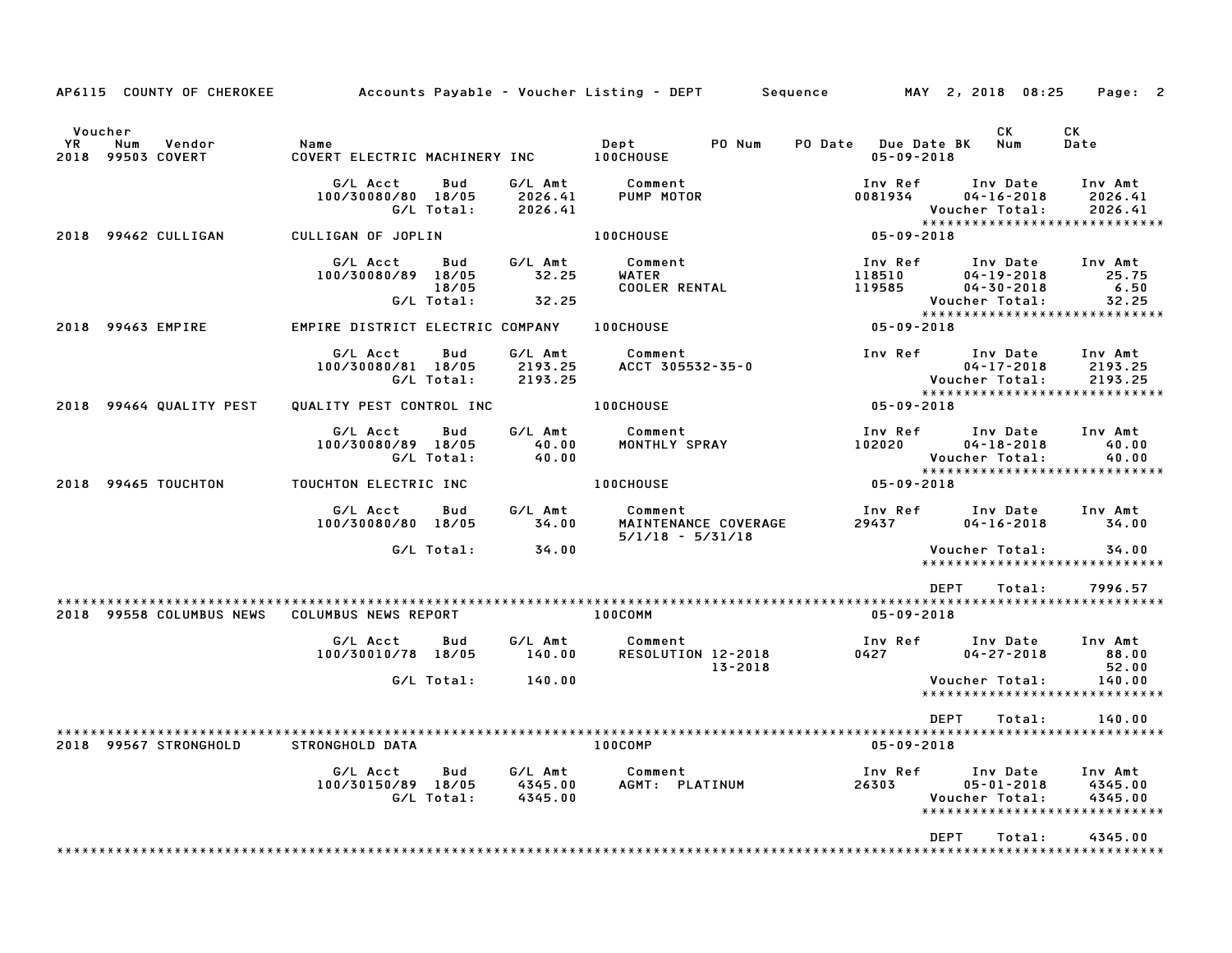| AP6115 COUNTY OF CHEROKEE                                                                                |                                                                           |                                       | Accounts Payable – Voucher Listing – DEPT       Sequence         MAY  2, 2018  08:25 |                                             |                                                                                         | Page: 3                       |
|----------------------------------------------------------------------------------------------------------|---------------------------------------------------------------------------|---------------------------------------|--------------------------------------------------------------------------------------|---------------------------------------------|-----------------------------------------------------------------------------------------|-------------------------------|
| Voucher<br>YR<br>Num<br>Vendor<br>2018 99550 ADVANTAGE COMP ADVANTAGE COMPUTER ENTERPRISES INC 100DCOURT | Name                                                                      |                                       | PO Num<br>Dept                                                                       | PO Date Due Date BK Num<br>$05 - 09 - 2018$ | CK.                                                                                     | CK<br>Date                    |
|                                                                                                          | G/L Acct<br>Bud<br>100/30070/28 18/05<br>G/L Total:                       | G/L Amt<br>40.00<br>40.00             | Comment<br><b>SCANNER</b>                                                            | Inv Ref<br>64059                            | Inv Date<br>$04 - 10 - 2018$<br>Voucher Total:                                          | Inv Amt<br>40.00<br>40.00     |
| 2018 99520 BINGHAM, M                                                                                    | MELANIE BINGHAM                                                           |                                       | 100DCOURT                                                                            | 05-09-2018                                  | *****************************                                                           |                               |
|                                                                                                          | G/L Acct<br>Bud<br>100/30070/89 18/05<br>G/L Total:                       | G/L Amt<br>2750.00<br>2750.00         | Comment<br>MONTHLY ATTY/CO CONTRACT                                                  | Inv Ref                                     | Inv Date<br>$05 - 01 - 2018$<br>Voucher Total:                                          | Inv Amt<br>2750.00<br>2750.00 |
| 2018 99552 CARLSON, T                                                                                    | TAMMIE CARLSON-OAS                                                        |                                       | 100DCOURT                                                                            | 05-09-2018                                  | *****************************                                                           |                               |
|                                                                                                          | G/L Acct<br>Bud<br>100/30070/73 18/05<br>G/L Total:                       | G/L Amt<br>87.66<br>87.66             | Comment<br>TRAVEL EXPENSE                                                            | Inv Ref                                     | Inv Date<br>$04 - 30 - 2018$<br>Voucher Total:                                          | Inv Amt<br>87.66<br>87.66     |
| 2018 99521 CURE, K                                                                                       | <b>KEVIN T CURE</b>                                                       |                                       | 100DCOURT                                                                            | 05-09-2018                                  | *****************************                                                           |                               |
|                                                                                                          | G/L Acct<br>Bud<br>100/30070/89 18/05<br>G/L Total:                       | G/L Amt<br>2750.00<br>2750.00         | Comment<br>MONTHLY ATTY/CO CONTRACT                                                  | Inv Ref                                     | Inv Date<br>$05 - 01 - 2018$<br>Voucher Total:<br>*****************************         | Inv Amt<br>2750.00<br>2750.00 |
| 2018 99553 ETTINGERS                                                                                     | ETTINGER'S OFFICE SUPPLY                                                  |                                       | 100DCOURT                                                                            | 05-09-2018                                  |                                                                                         |                               |
|                                                                                                          | G/L Acct<br>Bud<br>100/30160/29 18/05<br>100/30070/21 18/05<br>G/L Total: | G/L Amt<br>262.18<br>179.90<br>442.08 | Comment<br>BINDERS, REFRIDGERATOR,<br>ORGANIZER, DISC SUPPLIES                       | 5039160                                     | Inv Ref      Inv Date<br>$04 - 28 - 2018$<br>Voucher Total:                             | Inv Amt<br>442.08<br>442.08   |
| 2018 99522 GAY0S0, C                                                                                     | <b>CANDACE BREWSTER GAYOSO</b>                                            |                                       | 100DCOURT                                                                            | 05-09-2018                                  | *****************************                                                           |                               |
|                                                                                                          | G/L Acct<br>Bud<br>100/30070/89 18/05<br>G/L Total:                       | G/L Amt<br>2750.00<br>2750.00         | Comment<br>MONTHLY ATTY/CO CONTRACT                                                  | Inv Ref                                     | Inv Date<br>$05 - 01 - 2018$<br>Voucher Total:                                          | Inv Amt<br>2750.00<br>2750.00 |
| 2018 99523 STEELE, D                                                                                     | DOUGLAS ROPER STEELE                                                      |                                       | 100DCOURT                                                                            | 05-09-2018                                  | *****************************                                                           |                               |
|                                                                                                          | G/L Acct<br>Bud<br>100/30070/89 18/05<br>G/L Total:                       | G/L Amt<br>2750.00<br>2750.00         | Comment<br>MONTHLY ATTY/CO CONTRACT                                                  |                                             | Inv Ref Inv Date<br>$05 - 01 - 2018$<br>Voucher Total:<br>***************************** | Inv Amt<br>2750.00<br>2750.00 |
| 2018 99554 YOUNG, M                                                                                      | MAC YOUNG                                                                 |                                       | 100DCOURT                                                                            | 05-09-2018                                  |                                                                                         |                               |
|                                                                                                          | G/L Acct<br>Bud<br>100/30070/73 18/05<br>G/L Total:                       | G/L Amt<br>90.73<br>90.73             | Comment<br>TRAVEL EXPENSE                                                            | Inv Ref                                     | Inv Date<br>$04 - 30 - 2018$<br>Voucher Total:<br>*****************************         | Inv Amt<br>90.73<br>90.73     |
|                                                                                                          |                                                                           |                                       |                                                                                      |                                             | <b>DEPT</b><br>Total:                                                                   | 11660.47                      |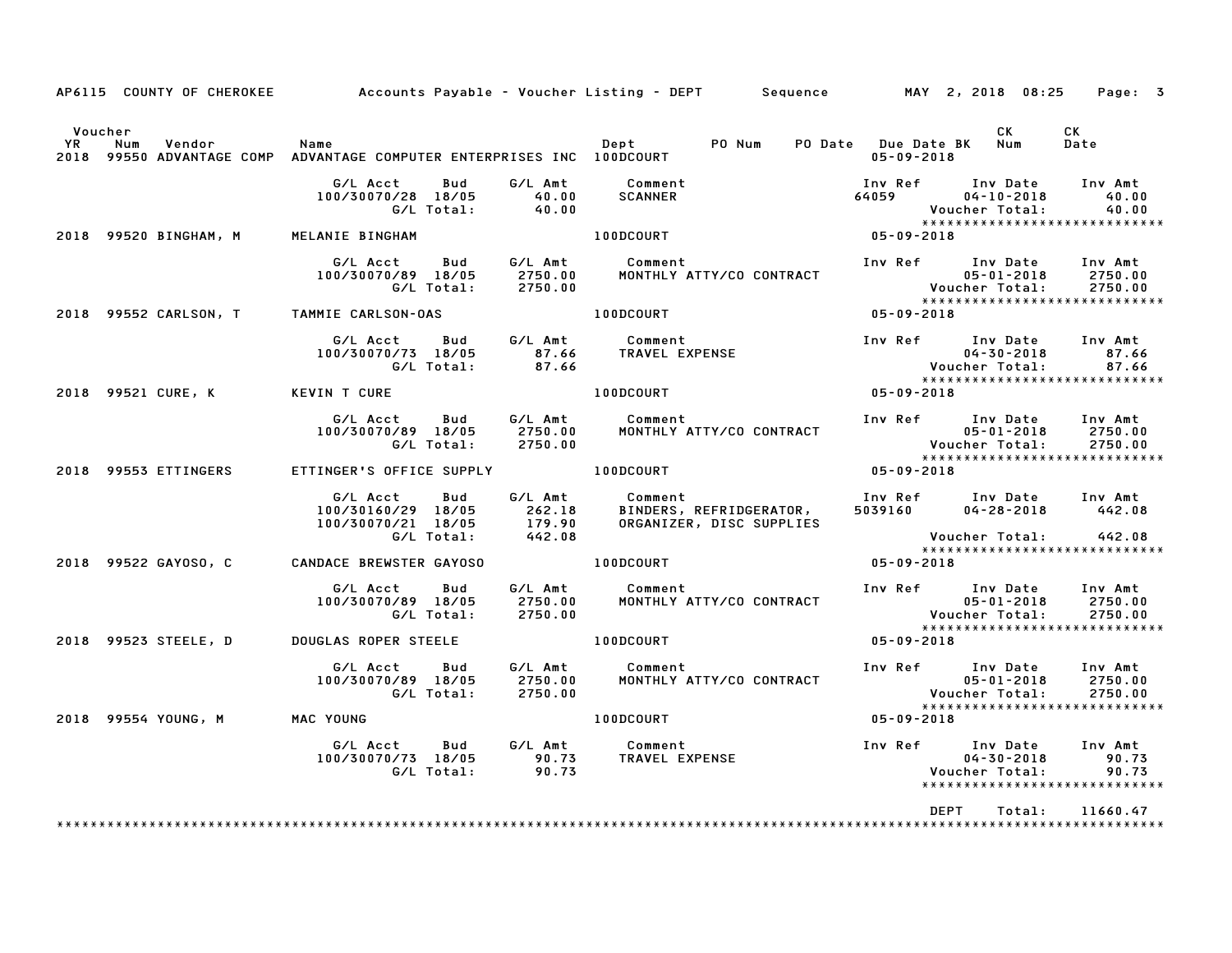|                              | AP6115 COUNTY OF CHEROKEE         |                                                                           |                                      | Accounts Payable – Voucher Listing – DEPT         Sequence                       |                                             | MAY 2, 2018 08:25                                                  | Page: 4                                                      |
|------------------------------|-----------------------------------|---------------------------------------------------------------------------|--------------------------------------|----------------------------------------------------------------------------------|---------------------------------------------|--------------------------------------------------------------------|--------------------------------------------------------------|
| Voucher<br><b>YR</b><br>2018 | Num<br>Vendor<br>99533 COPY 65807 | Name<br>COPY PRODUCTS INC                                                 |                                      | PO Num<br>Dept<br>100DEPT OFF                                                    | PO Date Due Date BK Num<br>$05 - 09 - 2018$ | CK                                                                 | СK<br>Date                                                   |
|                              |                                   | Bud<br>G/L Acct<br>100/30330/22 18/05<br>G/L Total:                       | G/L Amt<br>26.25<br>26.25            | Comment<br><b>WASTE TONER BOX</b>                                                | Inv Ref<br>233309                           | Inv Date<br>$04 - 19 - 2018$<br>Voucher Total:                     | Inv Amt<br>26.25<br>26.25                                    |
|                              | 2018 99534 ETTINGERS              | ETTINGER'S OFFICE SUPPLY                                                  |                                      | 100DEPT OFF                                                                      | $05 - 09 - 2018$                            |                                                                    | *****************************                                |
|                              |                                   | G/L Acct<br>Bud<br>100/30330/23 18/05<br>100/30330/30 18/05<br>G/L Total: | G/L Amt<br>182.14<br>65.98<br>248.12 | Comment<br>NOTES, PAPER, PROTECTOR<br><b>PAPER</b>                               | Inv Ref<br>5039140<br>5036150               | Inv Date<br>$04 - 25 - 2018$<br>$04 - 18 - 2018$<br>Voucher Total: | Inv Amt<br>182.14<br>65.98<br>248.12                         |
|                              | 2018 99467 MCCARTYS               | MCCARTY'S                                                                 |                                      | 100DEPT OFF                                                                      | $05 - 09 - 2018$                            |                                                                    | *****************************                                |
|                              |                                   | G/L Acct<br>Bud<br>100/30330/32 18/05<br>G/L Total:                       | G/L Amt<br>14.91<br>14.91            | Comment<br><b>HIGHLITERS</b>                                                     | Inv Ref<br>P3902000                         | Inv Date<br>$04 - 19 - 2018$<br>Voucher Total:                     | Inv Amt<br>14.91<br>14.91<br>******************************  |
|                              | 2018 99469 QUILL                  | QUILL CORPORATION                                                         |                                      | 100DEPT OFF                                                                      | 05-09-2018                                  |                                                                    |                                                              |
|                              |                                   | G/L Acct<br>Bud<br>100/30330/22 18/05<br>100/30330/27 18/05               | G/L Amt<br>473.65<br>71.08           | Comment<br>FILES, DIVIDERS, TONER,<br><b>PAPER</b>                               | Inv Ref<br>6232805                          | Inv Date<br>$04 - 10 - 2018$                                       | Inv Amt<br>362.07                                            |
|                              |                                   | 100/30330/22 18/05                                                        | 59.99                                | <b>TONER</b><br>INK<br>ENVELOPES                                                 | 6256789<br>6419267<br>6356349               | $04 - 11 - 2018$<br>$04 - 17 - 2018$<br>$04 - 13 - 2018$           | 111.58<br>71.08<br>59.99                                     |
|                              |                                   | G/L Total:                                                                | 604.72                               |                                                                                  |                                             | Voucher Total:                                                     | 604.72<br>*****************************                      |
|                              |                                   |                                                                           |                                      |                                                                                  | <b>DEPT</b>                                 | Total:                                                             | 894.00                                                       |
|                              | 2018 99466 MIDWEST CARD           | MIDWEST CARD AND ID SOLUTIONS                                             |                                      | 100E/P                                                                           | $05 - 09 - 2018$                            |                                                                    |                                                              |
|                              |                                   | G/L Acct<br>Bud<br>100/30090/29 18/05<br>G/L Total:                       | G/L Amt<br>272.05<br>272.05          | Comment<br>PRINTER REPAIR                                                        | Inv Ref<br>24644                            | Inv Date<br>$04 - 10 - 2018$<br>Voucher Total:                     | Inv Amt<br>272.05<br>272.05<br>***************************** |
|                              |                                   |                                                                           |                                      |                                                                                  | DEPT                                        | Total:                                                             | 272.05                                                       |
|                              | 2018 99560 SANDERS, R             | <b>RODNEY SANDERS</b>                                                     |                                      | 100GIS                                                                           | 05-09-2018                                  |                                                                    |                                                              |
|                              |                                   | G/L Acct<br>Bud<br>100/30210/89 18/05<br>18/04                            | G/L Amt<br>1326.95                   | Comment<br>ONSITE GIS TECH SUPPORT<br><b>MILEAGE</b><br>OFFSITE GIS DATA SUPPORT | Inv Ref<br>20180403<br>20180401             | Inv Date<br>$04 - 16 - 2018$<br>04-16-2018                         | Inv Amt<br>783.75<br>93.20<br>300.00                         |
|                              |                                   | G/L Total:                                                                | 1326.95                              | GIS TECH SUPPORT                                                                 |                                             | Voucher Total:                                                     | 150.00<br>1326.95<br>*****************************           |
|                              |                                   |                                                                           |                                      |                                                                                  | <b>DEPT</b>                                 | Total:                                                             | 1326.95                                                      |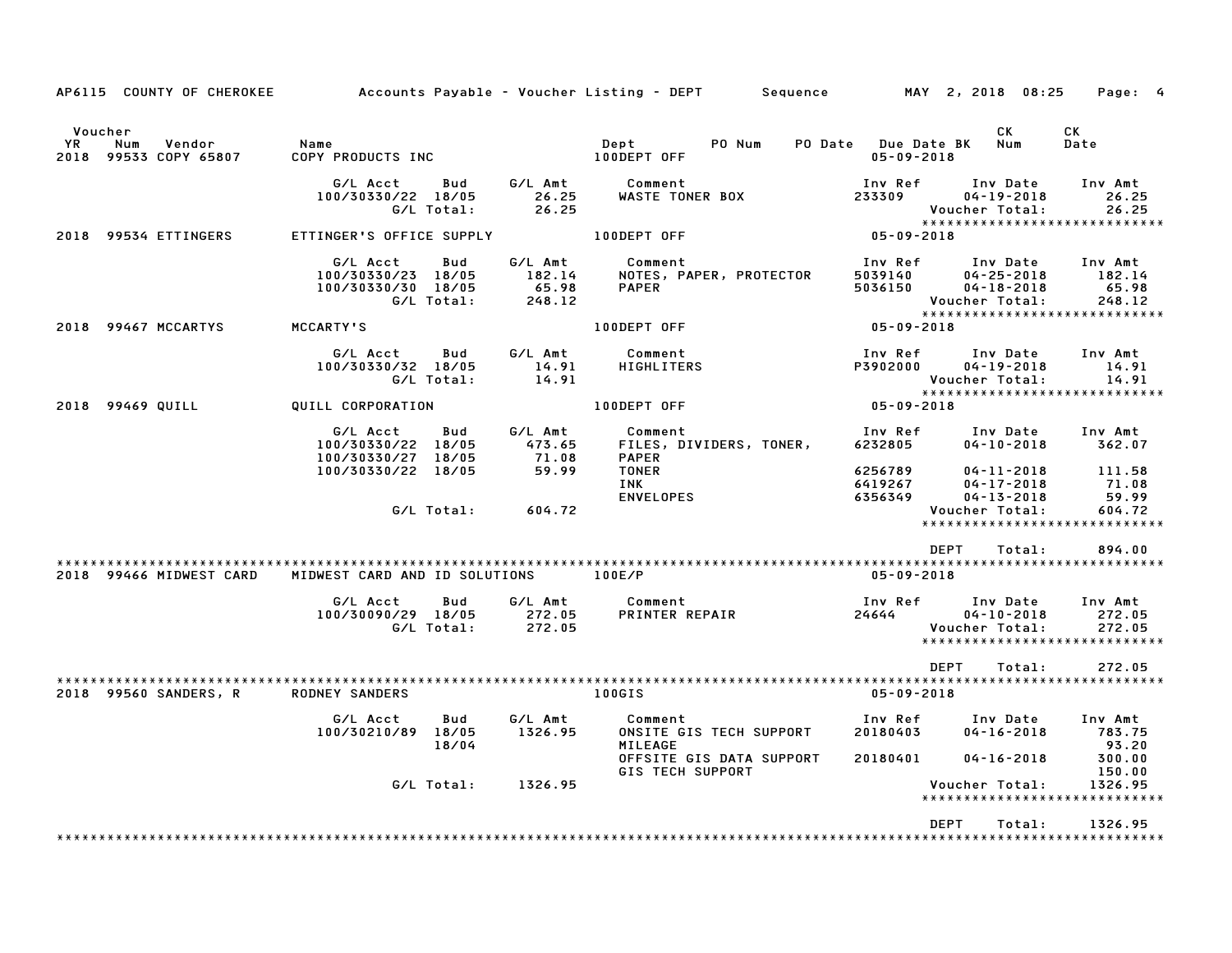|                       |     |                                          |                                                                              |                                        | AP6115 COUNTY OF CHEROKEE Accounts Payable - Voucher Listing - DEPT Sequence MAY 2, 2018 08:25 Page: 5                                                                                               |                  |                                                                                                          |                                 |
|-----------------------|-----|------------------------------------------|------------------------------------------------------------------------------|----------------------------------------|------------------------------------------------------------------------------------------------------------------------------------------------------------------------------------------------------|------------------|----------------------------------------------------------------------------------------------------------|---------------------------------|
| Voucher<br>YR<br>2018 | Num | Vendor<br>99478 BUTCH                    | Name<br>BUTCH'S PEST CONTROL SERVICE 100SHERIFF                              |                                        | Dept PO Num                                                                                                                                                                                          | $05 - 09 - 2018$ | CK<br>PO Date Due Date BK Num                                                                            | CK<br>Date                      |
|                       |     |                                          | G/L Acct<br>Bud<br>100/30060/80 18/05<br>G/L Total:                          | 75.00<br>75.00                         | G/L Amt Comment<br>75.00 MONTHLY SI<br>MONTHLY SPRAY                                                                                                                                                 | 18487670         | Inv Ref      Inv Date<br>04-20-2018<br>Voucher Total:<br>*****************************                   | Inv Amt<br>75.00<br>75.00       |
|                       |     | 2018 99480 CHARM TEX                     | CHARM-TEX INC                                                                |                                        | <b>100SHERIFF</b>                                                                                                                                                                                    | $05 - 09 - 2018$ |                                                                                                          |                                 |
|                       |     |                                          | G/L Acct Bud<br>100/30060/37 18/05<br>18/04                                  | G/L Amt<br>431.96<br>G/L Total: 431.96 | Comment<br>LICE PREVENTATIVE SHAMPOO     0161401           04-09-2018                92.72<br>SHOWER SHOES, SMOCK                0162290           04-19-2018          339.24<br>SHOWER SHOES, SMOCK |                  | Inv Ref Inv Date Inv Amt<br>Voucher Total:                                                               | 431.96                          |
|                       |     | 2018 99531 COL TEL                       | COLUMBUS TELEPHONE COMPANY 100SHERIFF                                        |                                        |                                                                                                                                                                                                      | 05-09-2018       | *****************************                                                                            |                                 |
|                       |     |                                          | G/L Acct   Bud<br>100/30060/74 18/05 1614.22 ACCT 2963<br>G/L Total: 1614.22 |                                        | G/L Amt Comment                                                                                                                                                                                      |                  | Inv Ref      Inv Date     Inv Amt<br>$05 - 01 - 2018$<br>Voucher Total:<br>***************************** | 1614.22<br>1614.22              |
|                       |     | 2018 99562 COLUMBUS                      | CITY OF COLUMBUS                                                             |                                        | <b>100SHERIFF</b>                                                                                                                                                                                    | $05 - 09 - 2018$ |                                                                                                          |                                 |
|                       |     |                                          | G/L Acct Bud<br>100/30060/72 18/05<br>G/L Total:                             | G/L Amt<br>110.00<br>110.00            |                                                                                                                                                                                                      |                  | 04-26-2018 110.00<br>04-26-2018<br>:Voucher Total                                                        | Inv Amt<br>110.00               |
|                       |     |                                          | 2018 99563 CONSOLIDATED CO CONSOLIDATED CORRECTIONAL FOOD SERV 100SHERIFF    |                                        |                                                                                                                                                                                                      | $05 - 09 - 2018$ |                                                                                                          |                                 |
|                       |     |                                          | G/L Acct<br>Bud<br>100/30060/32 18/05<br>G/L Total:                          | G/L Amt<br>10491.59                    | Comment                                                                                                                                                                                              | 10041818         | Inv Ref      Inv Date<br>04-25-2018<br>Voucher Total:<br>*****************************                   | Inv Amt<br>10491.59<br>10491.59 |
|                       |     | 2018 99481 CUSTOM AWARDS                 | <b>CUSTOM AWARDS</b>                                                         |                                        | <b>100SHERIFF</b>                                                                                                                                                                                    | 05-09-2018       |                                                                                                          |                                 |
|                       |     |                                          | G/L Acct Bud<br>100/30060/21 18/05<br>G/L Total:                             | G/L Amt<br>25.00<br>25.00              | Comment<br><b>DESK BAR</b>                                                                                                                                                                           |                  | Inv Ref Inv Date Inv Amt<br>$8.180$ $03 - 05 - 2018$<br>Voucher Total:<br>*****************************  | 25.00<br>25.00                  |
|                       |     |                                          | 2018 99482 DIRECT BENEFIT DIRECT BENEFIT SOLUTIONS 400 100SHERIFF            |                                        |                                                                                                                                                                                                      | $05 - 09 - 2018$ |                                                                                                          |                                 |
|                       |     |                                          | G/L Acct<br>Bud<br>100/30060/86 18/05<br>G/L Total:                          | G/L Amt<br>1960.14<br>1960.14          | Comment<br>INMATE PRESCRIPTIONS                                                                                                                                                                      |                  | Inv Ref Inv Date<br>2016273 04-19-2018<br>Voucher Total:                                                 | Inv Amt<br>1960.14<br>1960.14   |
|                       |     | 2018 99483 FARMERS                       | FARMERS COOPERATIVE ASSOCIATION 100SHERIFF                                   |                                        |                                                                                                                                                                                                      | 05-09-2018       |                                                                                                          |                                 |
|                       |     |                                          | G/L Acct<br>Bud<br>100/30060/68 18/05<br>G/L Total:                          | 27.52<br>27.52                         | G/L Amt Comment<br>27.52 DOG FOOD                                                                                                                                                                    |                  | Inv Ref Inv Date<br>225747 04–19–2018<br>Voucher Total:<br>*****************************                 | Inv Amt<br>27.52<br>27.52       |
|                       |     | 2018 99484 FRANK FLETCHER FRANK FLETCHER |                                                                              |                                        | <b>100SHERIFF</b>                                                                                                                                                                                    | $05 - 09 - 2018$ |                                                                                                          |                                 |
|                       |     |                                          | Bud<br>G/L Acct<br>100/30060/25 18/05<br>G/L Total:                          | G/L Amt<br>137.70<br>137.70            | Comment<br>SWALL TUBE                                                                                                                                                                                | 107169           | Inv Ref      Inv Date<br>$04 - 17 - 2018$<br>Voucher Total:<br>*****************************             | Inv Amt<br>137.70<br>137.70     |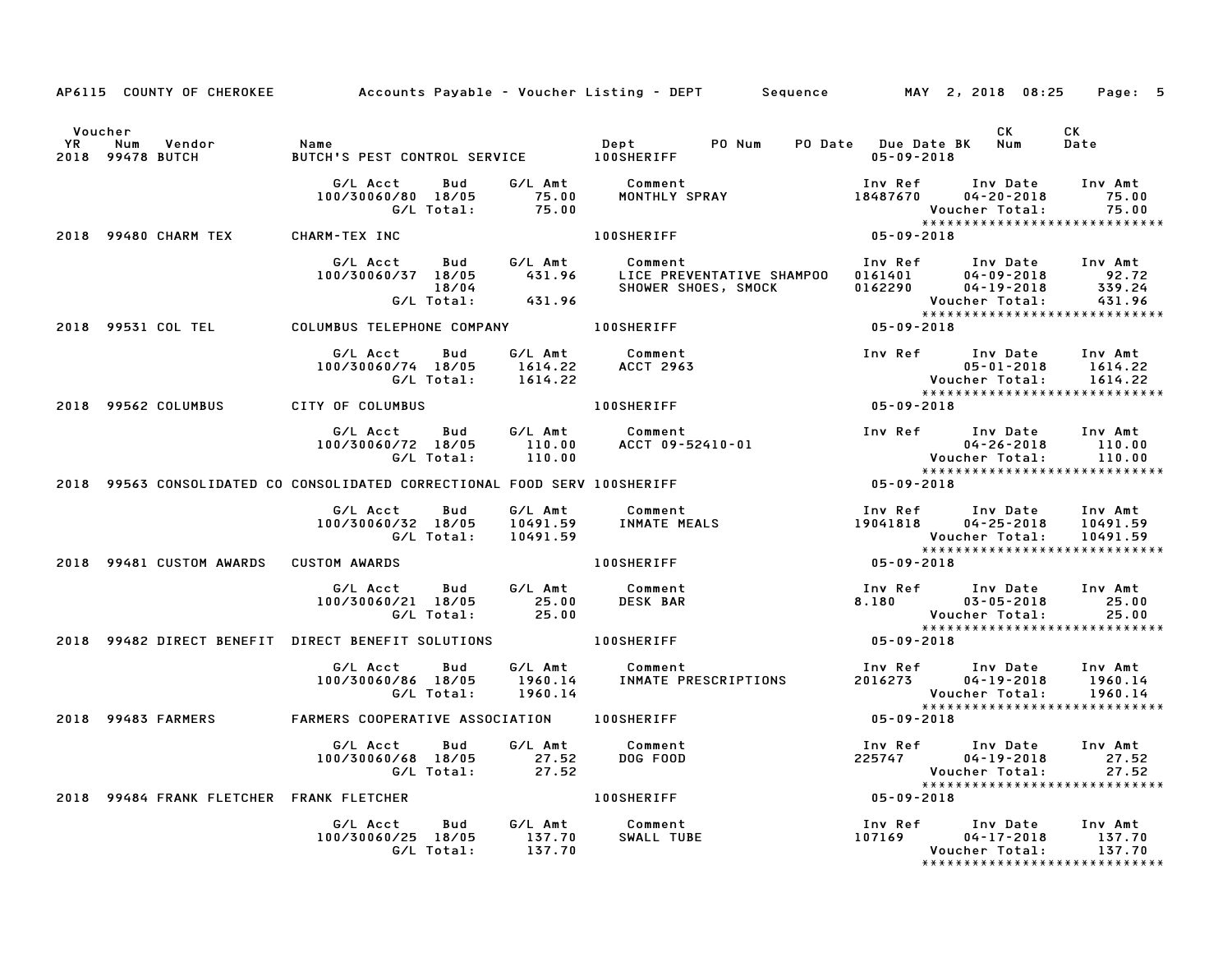|                      |                                       | AP6115 COUNTY OF CHEROKEE Accounts Payable - Voucher Listing - DEPT Sequence MAY 2, 2018 08:25 |                               |                                                                                                                                                                                                              |                                                                                                                       |                                                                                                                                                                                                              | Page: 6                                                                                                    |
|----------------------|---------------------------------------|------------------------------------------------------------------------------------------------|-------------------------------|--------------------------------------------------------------------------------------------------------------------------------------------------------------------------------------------------------------|-----------------------------------------------------------------------------------------------------------------------|--------------------------------------------------------------------------------------------------------------------------------------------------------------------------------------------------------------|------------------------------------------------------------------------------------------------------------|
| Voucher<br><b>YR</b> |                                       | Name                                                                                           |                               | Dept PONum                                                                                                                                                                                                   |                                                                                                                       | CK                                                                                                                                                                                                           | CK<br>Date                                                                                                 |
|                      | Num<br>Vendor<br>2018 99486 HAMLIN, B | BEAU HAMLIN                                                                                    |                               | <b>100SHERIFF</b>                                                                                                                                                                                            | PO Date Due Date BK Num<br>$05 - 09 - 2018$                                                                           |                                                                                                                                                                                                              |                                                                                                            |
|                      |                                       | G/L Acct<br>Bud<br>100/30060/21 18/05<br>G/L Total:                                            | 15.55<br>15.55                | G/L Amt Comment<br>REIMB/POSTAGE                                                                                                                                                                             |                                                                                                                       | Inv Ref Inv Date Inv Amt<br>04-23-2018<br><b>Voucher Total:</b><br>*****************************                                                                                                             | 15.55<br>15.55                                                                                             |
|                      | 2018 99487 HENRY KRAFT                | HENRY KRAFT INC                                                                                |                               | <b>100SHERIFF</b>                                                                                                                                                                                            | 05-09-2018                                                                                                            |                                                                                                                                                                                                              |                                                                                                            |
|                      |                                       | G/L Acct<br>Bud<br>100/30060/40 18/05                                                          | G/L Amt<br>565.60             | Comment<br>LINERS, DETERGENT, T/TISSUE 259522<br>TOWELS, SANITIZER                                                                                                                                           |                                                                                                                       | Inv Ref Inv Date Inv Amt<br>03-01-2018                                                                                                                                                                       | 565.60                                                                                                     |
|                      |                                       | G/L Total:                                                                                     | 565.60                        |                                                                                                                                                                                                              |                                                                                                                       | Voucher Total:<br>*****************************                                                                                                                                                              | 565.60                                                                                                     |
|                      | 2018 99488 JIM WOODS                  | JIM WOODS MARKETING INC                                                                        |                               | <b>100SHERIFF</b>                                                                                                                                                                                            | 05-09-2018                                                                                                            |                                                                                                                                                                                                              |                                                                                                            |
|                      |                                       | G/L Acct<br>Bud<br>100/30060/30 18/05<br>G/L Total:                                            | 19879.81<br>19879.81          | G/L Amt Comment<br>GASOLINE                                                                                                                                                                                  | 239353                                                                                                                | Inv Ref Inv Date Inv Amt<br>04-17-2018 19879.81<br>Voucher Total:<br>*****************************                                                                                                           | 19879.81                                                                                                   |
|                      | 2018 99489 KANSASLAND                 | KANSASLAND TIRE OF PITTSBURG 100SHERIFF                                                        |                               |                                                                                                                                                                                                              | $05 - 09 - 2018$                                                                                                      |                                                                                                                                                                                                              |                                                                                                            |
|                      |                                       | G/L Acct<br>Bud<br>100/30060/25 18/05<br>18/05                                                 | 1034.88<br>G/L Total: 1034.88 | G/L Amt Comment<br>4 LT265/70R17 TIRES<br>2 LT265/70R17 TIRES                                                                                                                                                | 179289<br>179202                                                                                                      | Inv Ref      Inv Date     Inv Amt<br>04-20-2018<br>04-17-2018<br>Voucher Total:<br>*****************************                                                                                             | 689.92<br>344.96<br>1034.88                                                                                |
|                      | 2018 99491 MIDWEST RADAR              | MIDWEST RADAR & EQUIPMENT                                                                      |                               | <b>100SHERIFF</b>                                                                                                                                                                                            | 05-09-2018                                                                                                            |                                                                                                                                                                                                              |                                                                                                            |
|                      |                                       | G/L Acct<br>Bud<br>100/30060/76 18/05<br>18/05<br>G/L Total: 665.00                            | G/L Amt<br>665.00             | Comment<br>EQUIPMENT<br>EQUIPMENT                                                                                                                                                                            | 163080<br>163081                                                                                                      | Inv Ref      Inv Date<br>$04 - 20 - 2018$<br>$04 - 20 - 2018$<br>Voucher Total:<br>*****************************                                                                                             | Inv Amt<br>420.00<br>245.00<br>665.00                                                                      |
|                      | 2018 99493 MIKE CARPINO               | MIKE CARPINO FORD MERCURY INC 100SHERIFF                                                       |                               |                                                                                                                                                                                                              | 05-09-2018                                                                                                            |                                                                                                                                                                                                              |                                                                                                            |
|                      |                                       | G/L Acct<br>Bud<br>100/30060/25 18/05<br>G/L Total:                                            | 92.94<br>92.94                | G/L Amt Comment<br>SWITCH ASY                                                                                                                                                                                | 111172                                                                                                                | Inv Ref      Inv Date<br>04-24-2018<br>Voucher Total:<br>*****************************                                                                                                                       | Inv Amt<br>92.94<br>92.94                                                                                  |
|                      | 2018 99497 NATALINIS                  | NATALINI'S AUTOMOTIVE                                                                          |                               | <b>100SHERIFF</b>                                                                                                                                                                                            | $05 - 09 - 2018$                                                                                                      |                                                                                                                                                                                                              |                                                                                                            |
|                      |                                       | G/L Acct<br>Bud<br>100/30060/25 18/05<br>18/05                                                 | G⁄L Amt<br>673.22             | Comment<br><b>HEADLIGHT BULB</b><br><b>BATTERY</b><br>OIL, OIL FILTER<br>AIR FILTER<br>AIR FILTER<br>OIL FILTER<br><b>BRAKE PADS</b><br>OIL FILTER<br>LOWER BALL JOINT<br>AIR FILTER<br>SEVERE SERVICE SHOCK | Inv Ref<br>666719<br>666671<br>666443<br>667015<br>666999<br>666976<br>666810<br>667179<br>667254<br>667242<br>667311 | Inv Date<br>04-19-2018<br>$04 - 19 - 2018$<br>$04 - 17 - 2018$<br>$04 - 23 - 2018$<br>04-23-2018<br>$04 - 23 - 2018$<br>04-20-2018<br>$04 - 25 - 2018$<br>04-25-2018<br>$04 - 25 - 2018$<br>$04 - 26 - 2018$ | Inv Amt<br>9.12<br>94.98<br>28.93<br>19.90<br>10.46<br>32.40<br>143.48<br>5.19<br>56.49<br>11.44<br>204.34 |
|                      |                                       | G/L Total:                                                                                     | 673.22                        | LOWER BALL JOINT                                                                                                                                                                                             | 667309                                                                                                                | 04-26-2018<br>Voucher Total:<br>*****************************                                                                                                                                                | 56.49<br>673.22                                                                                            |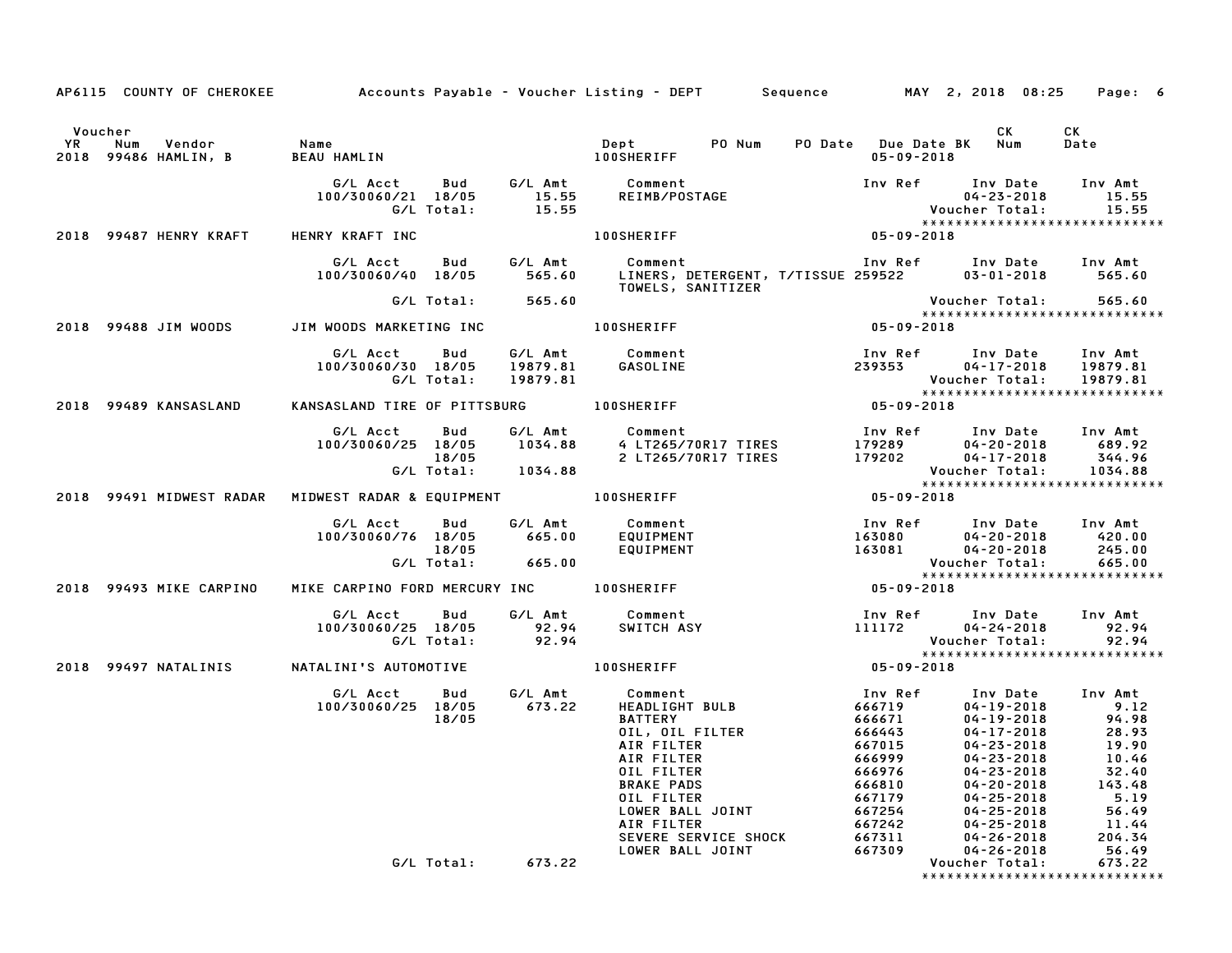|               |                                                                    |                                                   |                          |                               | AP6115 COUNTY OF CHEROKEE Accounts Payable - Voucher Listing - DEPT Sequence MAY 2, 2018 08:25                                                                                             |                                                          |                                                | Page: 7                                                    |
|---------------|--------------------------------------------------------------------|---------------------------------------------------|--------------------------|-------------------------------|--------------------------------------------------------------------------------------------------------------------------------------------------------------------------------------------|----------------------------------------------------------|------------------------------------------------|------------------------------------------------------------|
| Voucher<br>YR | Num<br>Vendor<br>2018 99499 NEWEGG COMP                            | Name<br>NEWEGG BUSINESS, INC NEWEGG BUSINESS, INC |                          |                               | PO Num<br>Dept                                                                                                                                                                             | PO Date Due Date BK Num<br>$05 - 09 - 2018$              | <b>CK</b>                                      | СK<br>Date                                                 |
|               |                                                                    | G/L Acct<br>100/30060/71 18/05                    | Bud<br>G/L Total:        | 28.44<br>28.44                | G/L Amt Comment<br>POWER SUPPLY                                                                                                                                                            | Inv Ref<br>1301223754                                    | Inv Date<br>$04 - 23 - 2018$<br>Voucher Total: | Inv Amt<br>28.44<br>28.44<br>***************************** |
|               | 2018 99559 OBERBECK, J                                             | JIMMY D OBERBECK                                  |                          |                               | <b>100SHERIFF</b>                                                                                                                                                                          | 05-09-2018                                               |                                                |                                                            |
|               |                                                                    | G/L Acct<br>100/30060/89 18/05                    | Bud<br>G/L Total:        | G/L Amt<br>190.00<br>190.00   | Comment<br>TRANSPORT                                                                                                                                                                       | Inv Ref Inv Date Inv Amt                                 | $04 - 30 - 2018$<br>Voucher Total:             | 190.00<br>190.00<br>*****************************          |
|               | 2018 99501 SOUTHERN UNIFOR SOUTHERN UNIFORM & EQUIPMENT 100SHERIFF |                                                   |                          |                               |                                                                                                                                                                                            | $05 - 09 - 2018$                                         |                                                |                                                            |
|               |                                                                    | G/L Acct<br>100/30060/22 18/05                    | Bud<br>18/05             | G/L Amt<br>312.94             | Comment<br>04-16-2018<br>PUTY MAXX, ZIPPER, EMBLEM 67011<br>FLASHLITE BATTERY 67050 04-17-2018<br>STINGER LED CHARGER 67307 04-20-2018<br><b>FLASHLITE BATTERY<br/>STINGER LED CHARGER</b> | Inv Ref      Inv Date     Inv Amt                        |                                                | 144.96<br>19.99<br>147.99                                  |
|               |                                                                    |                                                   |                          | G/L Total: 312.94             |                                                                                                                                                                                            |                                                          | Voucher Total:                                 | 312.94<br>*****************************                    |
|               | 2018 99532 TRUE VALUE COL TRUE VALUE COLUMBUS                      |                                                   |                          |                               | <b>100SHERIFF</b>                                                                                                                                                                          | $05 - 09 - 2018$                                         |                                                |                                                            |
|               |                                                                    | G/L Acct<br>100/30060/80 18/05                    | Bud                      | G/L Amt<br>78.76              | Comment<br>EXT TUBE, DRAIN TEE, COUPLIN 343053<br>KITCH ELBOW, TUBE WASHER 343061                                                                                                          | Inv Ref Inv Date Inv Amt                                 | $04 - 25 - 2018$<br>04-25-2018                 | 62.49<br>16.27                                             |
|               |                                                                    |                                                   | G/L Total:               | 78.76                         |                                                                                                                                                                                            |                                                          | Voucher Total:                                 | 78.76<br>******************************                    |
|               | 2018 99502 TURNKEY                                                 | TURNKEY CORRECTIONS                               |                          |                               | <b>100SHERIFF</b>                                                                                                                                                                          | 05-09-2018                                               |                                                |                                                            |
|               |                                                                    | G/L Acct<br>100/30060/37 18/05                    | <b>Bud</b><br>G/L Total: | G/L Amt<br>1763.56<br>1763.56 | Comment<br>CANTEEN SALES                                                                                                                                                                   | Inv Ref      Inv Date<br>114620180415 04-15-2018 1763.56 | Voucher Total:                                 | Inv Amt<br>1763.56<br>*****************************        |
|               |                                                                    |                                                   |                          |                               |                                                                                                                                                                                            | <b>DEPT</b>                                              | Total:                                         | 40173.83                                                   |
|               | 2018 99508 KCTA                                                    | KCTA TREASURER                                    |                          |                               | <b>100TREAS</b>                                                                                                                                                                            | $05 - 09 - 2018$                                         |                                                |                                                            |
|               |                                                                    | G/L Acct<br>100/30030/89 18/05                    | Bud                      | G/L Amt<br>175.00             | Comment<br>ONLINE CLASS CERTIFICATION<br><b>CHEROKEE COUNTY</b><br><b>RAVEN ELMORE</b>                                                                                                     | Inv Ref Inv Date                                         | $04 - 26 - 2018$                               | Inv Amt<br>175.00                                          |
|               |                                                                    |                                                   | G/L Total:               | 175.00                        |                                                                                                                                                                                            |                                                          | Voucher Total:                                 | 175.00<br>*****************************                    |
|               | 2018 99505 KS BUREAU                                               |                                                   |                          |                               |                                                                                                                                                                                            | 05-09-2018                                               |                                                |                                                            |
|               |                                                                    | G/L Acct<br>100/30030/89 18/05                    | Bud<br>G/L Total:        | 47.00<br>47.00                | G/L Amt Comment<br>47.00 PRINT CARDS/PACKETS                                                                                                                                               | Inv Ref                                                  | Inv Date<br>$04 - 26 - 2018$<br>Voucher Total: | Inv Amt<br>47.00<br>47.00<br>***************************** |
|               |                                                                    |                                                   |                          |                               |                                                                                                                                                                                            | <b>DEPT</b>                                              | Total:                                         | 222.00                                                     |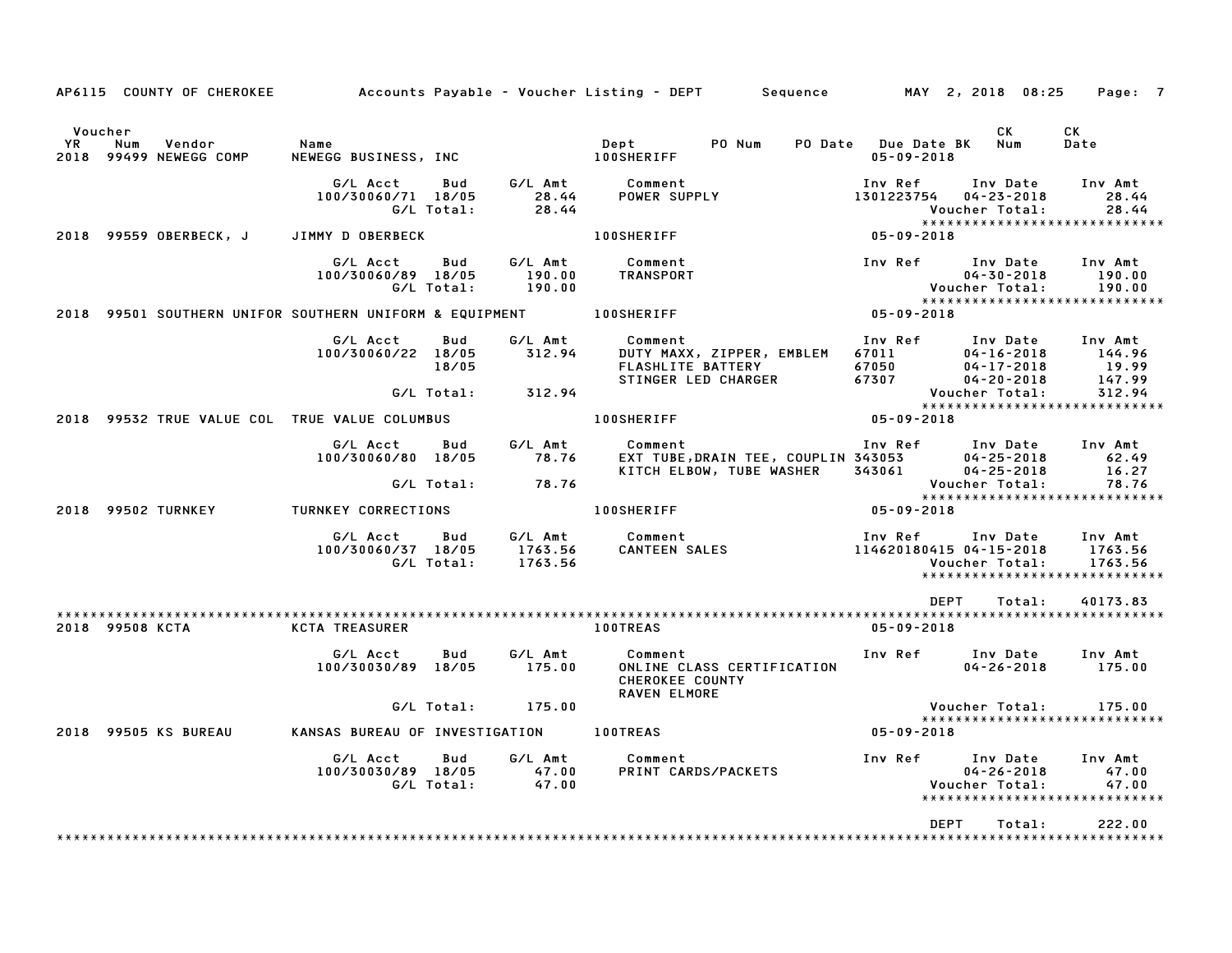| AP6115 COUNTY OF CHEROKEE Accounts Payable - Voucher Listing - DEPT Sequence MAY 2, 2018 08:25 |                                                                                                                            |                              |        |                                                      |  |                                       |                                                               | Page: 8                                                                                                                                                            |
|------------------------------------------------------------------------------------------------|----------------------------------------------------------------------------------------------------------------------------|------------------------------|--------|------------------------------------------------------|--|---------------------------------------|---------------------------------------------------------------|--------------------------------------------------------------------------------------------------------------------------------------------------------------------|
| Voucher<br>YR Num Vendor   Name<br>2018 99527 APPLE     APPLEMARKET                            |                                                                                                                            |                              |        |                                                      |  | PO Date Due Date BK Num<br>05-09-2018 | CK.                                                           | CK<br>Date                                                                                                                                                         |
|                                                                                                | 'LEMARREI<br>G/L Acct   Bud     G/L Amt       Comment<br>110/30110/42   18/05          39.27      FORK, CLEANER<br>CLEANER |                              |        |                                                      |  |                                       |                                                               | 1nv Ref 1nv Date 1nv Amt<br>2121921 04-26-2018 20.03<br>2160823 04-30-2018 19.24                                                                                   |
|                                                                                                |                                                                                                                            | $G/L$ Total: $39.27$         |        |                                                      |  |                                       |                                                               | $\bar{39.27}$<br>Voucher Total: 39.27<br>****************************                                                                                              |
| 2018 99485 BLEVINS                                                                             | BLEVINS ASPHALT CONSTRUCTION CO INC 110HWY                                                                                 |                              |        |                                                      |  | $8444$<br>$8444$<br>05-09-2018        |                                                               |                                                                                                                                                                    |
|                                                                                                | G/L Acct<br>110/30110/34 18/05 400.40                                                                                      | Bud                          |        | G/L Amt Comment<br>COLD MIX                          |  |                                       |                                                               | Inv Ref Inv Date Inv Amt<br>1898 04-13-2018 106.26<br>1941 04-19-2018 159.39<br>1971 04-26-2018 134.75<br>Voucher Total: 400.40<br>******************************* |
|                                                                                                |                                                                                                                            | G/L Total: 400.40            |        |                                                      |  |                                       |                                                               |                                                                                                                                                                    |
| 2018 99516 CHEROKEE TREAS CHEROKEE COUNTY TREASURER THE LIDHWY                                 |                                                                                                                            |                              |        |                                                      |  | Vouc<br>* * * * *<br>18–09 - 09       |                                                               | *****************************                                                                                                                                      |
|                                                                                                | G/L Acct Bud G/L Amt<br>110/30110/79 18/05 10.00<br>G/L Total: 10.00                                                       |                              |        | G/L Amt Comment<br>10.00 NON HWY TI<br>NON HWY TITLE |  |                                       | Voucher Total:                                                | Inv Ref Inv Date Inv Amt<br>$05 - 09 - 2018$ 10.00<br>10.00                                                                                                        |
| 2018 99530 CINTAS 0855 CINTAS CORP                                                             |                                                                                                                            |                              |        | <b>110HWY</b>                                        |  | $05 - 09 - 2018$                      |                                                               | ******************************                                                                                                                                     |
|                                                                                                | G/L Acct  Bud  G/L Amt  Comment<br>110/30110/89  18/05  41.62  FIRST  AID<br>G/L Total:  41.62                             |                              |        |                                                      |  |                                       | Voucher Total:                                                | Inv Ref Inv Date Inv Amt<br>8403623043  04-20-2018  41.62<br>41.62                                                                                                 |
| 2018 99549 CITY OF COLUMB CITY OF COLUMBUS                                                     |                                                                                                                            |                              | 110HWY |                                                      |  | $05 - 09 - 2018$                      |                                                               | *****************************                                                                                                                                      |
|                                                                                                | G/L Acct Bud<br>110/30110/72 18/05 110.00<br>G/L Total:                                                                    | 110.00                       |        | G/L Amt Comment<br>110.00 GARBAGE                    |  |                                       |                                                               | Inv Ref Inv Date Inv Amt<br>$08 - 88010 - 00$ $04 - 26 - 2018$ 110.00<br>Voucher Total: 110.00<br>******************************                                   |
| 2018 99494 CLEAN CLEAN THE UNIFORM CO JOPLIN 110HWY                                            |                                                                                                                            |                              |        |                                                      |  | $05 - 09 - 2018$                      |                                                               |                                                                                                                                                                    |
|                                                                                                | G/L Acct Bud G/L Amt Comment<br>110/30110/42 18/05 80.88<br>G/L Total: 80.88                                               |                              |        | MAT, AIR FRESH, SOAP                                 |  |                                       | 21275676 04-23-2018<br>Voucher Total:                         | Inv Ref Inv Date Inv Amt<br>80.88<br>80.88<br>*****************************                                                                                        |
| 2018 99468 COL TEL COLUMBUS TELEPHONE COMPANY 110HWY                                           |                                                                                                                            |                              |        |                                                      |  | $05 - 09 - 2018$                      |                                                               |                                                                                                                                                                    |
|                                                                                                | G/L Acct<br>110/30110/72 18/05 216.37<br>G/L Total: 216.37                                                                 | <b>Bud</b>                   |        | G/L Amt Comment<br>Comme<br>2586#                    |  |                                       | 2586 05-01-2018<br>voll8 - 10 - ده<br>: Voucher Total<br>محمد | Inv Ref Inv Date Inv Amt<br>216.37<br>216.37<br>*****************************                                                                                      |
| 2018 99496 COLUMBUS NEWS COLUMBUS NEWS REPORT TERRIT THE LIDHWY                                |                                                                                                                            |                              |        |                                                      |  | $05 - 09 - 2018$                      |                                                               |                                                                                                                                                                    |
|                                                                                                | G/L Acct<br>110/30110/78 18/05 72.00<br>G/L Total:                                                                         | Bud G/L Amt Comment<br>72.00 |        | LEGAL NOTICE                                         |  |                                       | 445 04-20-2018<br>Voucher Total:                              | Inv Ref Inv Date Inv Amt<br>72.00<br>72.00                                                                                                                         |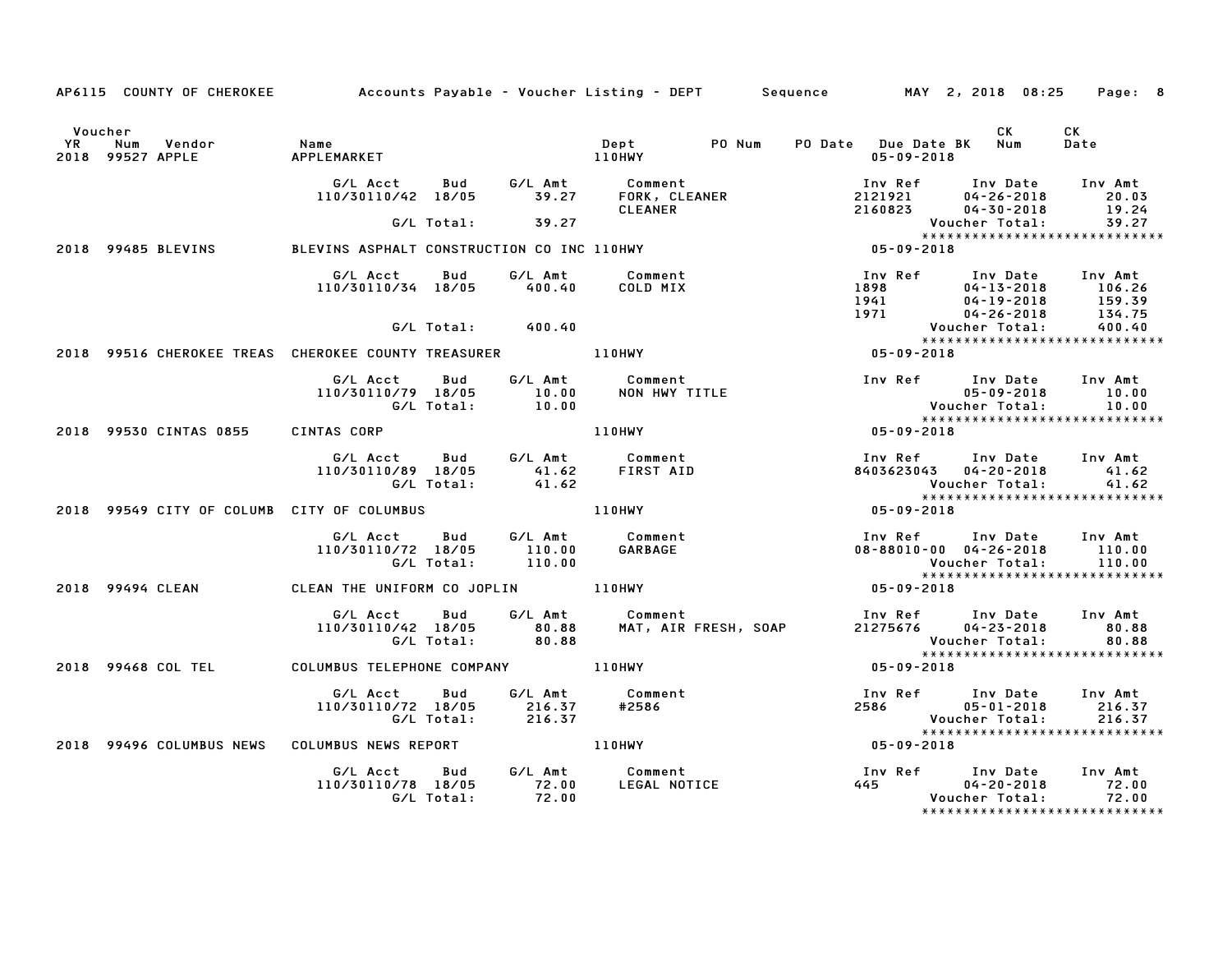|                      |                                       | AP6115 COUNTY OF CHEROKEE Accounts Payable - Voucher Listing - DEPT Sequence MAY 2, 2018 08:25 Page: 9                                                                                                                                  |                                                                                                 |                                                                                                                                                                                                                                               |                                                                              |                                                       |
|----------------------|---------------------------------------|-----------------------------------------------------------------------------------------------------------------------------------------------------------------------------------------------------------------------------------------|-------------------------------------------------------------------------------------------------|-----------------------------------------------------------------------------------------------------------------------------------------------------------------------------------------------------------------------------------------------|------------------------------------------------------------------------------|-------------------------------------------------------|
| Voucher<br><b>YR</b> | Vendor<br>Num<br>2018 99525 ETTINGERS | Name                                                                                                                                                                                                                                    |                                                                                                 | PO Date Due Date BK Num<br>05-09-2018                                                                                                                                                                                                         | CK L                                                                         | CK<br>Date                                            |
|                      |                                       |                                                                                                                                                                                                                                         |                                                                                                 | G/L Acct Bud G/L Amt Comment Inv Ref Inv Date Inv Amt<br>110/30110/79 18/05 193.99 OFFICE SUPPLY 503917-0 04-25-2018 193.99<br>G/L Total: 193.99 OFFICE SUPPLY 503917-0 04-25-2018 193.99<br>HN FABICK TRACTOR CO 110HWY 105-09-2018 15       |                                                                              |                                                       |
|                      |                                       | 2018 99473 FABICK JOHN FABICK TRACTOR CO                                                                                                                                                                                                |                                                                                                 |                                                                                                                                                                                                                                               |                                                                              |                                                       |
|                      |                                       | 6/L Acct Bud 6/L Amt Comment Inv Ref Inv Date Inv Amt<br>110/30110/79 18/05 802.79 PLUG, SEAL PIJ00338947 04-25-2018 16.17<br>6/L Total: 802.79 PLUG PLUG PIJ00339053 04-26-2018 760.46<br>2018 99474 FARMERS COOPERATIVE ASSOCIATION 1 |                                                                                                 |                                                                                                                                                                                                                                               |                                                                              |                                                       |
|                      |                                       |                                                                                                                                                                                                                                         |                                                                                                 |                                                                                                                                                                                                                                               |                                                                              |                                                       |
|                      |                                       |                                                                                                                                                                                                                                         |                                                                                                 |                                                                                                                                                                                                                                               |                                                                              |                                                       |
|                      |                                       |                                                                                                                                                                                                                                         |                                                                                                 | 6/L Acct Bud G/L Amt Comment<br>110/30110/79 18/05 35.21 BOLT, LOCK NUT 226130 04-25-2018 1.40<br>PART 226222 04-26-2018 16.59<br>HOSE, BRASS BALL 226200 04-26-2018 16.59<br>CHAIN 226195 04-26-2018 1.52<br>CHAIN 226195 Voucher Total: 35. |                                                                              |                                                       |
|                      |                                       | G/L Total: 35.21                                                                                                                                                                                                                        |                                                                                                 |                                                                                                                                                                                                                                               |                                                                              | Voucher Total: 35.21<br>***************************** |
|                      | 2018 99509 FASTENAL                   | <b>FASTENAL COMPANY</b>                                                                                                                                                                                                                 |                                                                                                 | $110$ HWY 05-09-2018                                                                                                                                                                                                                          |                                                                              |                                                       |
|                      |                                       |                                                                                                                                                                                                                                         |                                                                                                 | 19.39<br>19.39<br>110HWY<br>110HWY<br>110HWY<br>15-09-2018                                                                                                                                                                                    | Inv Ref Inv Date Inv Amt<br>KSPIT71735 04-13-2018 19.39<br>19.30             |                                                       |
|                      |                                       | 2018 99566 FLEETPRIDE FLEETPRIDE                                                                                                                                                                                                        |                                                                                                 |                                                                                                                                                                                                                                               |                                                                              |                                                       |
|                      |                                       |                                                                                                                                                                                                                                         |                                                                                                 |                                                                                                                                                                                                                                               |                                                                              |                                                       |
|                      |                                       | 2018 99492 FROST OIL FROST OIL COMPANY THE ROST OIL COMPANY                                                                                                                                                                             |                                                                                                 | Voucher Total: 130.08<br>********************************                                                                                                                                                                                     |                                                                              |                                                       |
|                      |                                       |                                                                                                                                                                                                                                         |                                                                                                 | ST OIL COMPANY<br>G/L Acct Bud G/L Amt Comment<br>110/30110/32 18/05 1661.74 TRANSGARD HD 0144387-IN 04-17-2018 1099.87<br>MOTORCRAFT 110/30110/32 18/05 MOTORCRAFT<br>20144227-IN 04-19-2018 561.87<br>MOTORCRAFT 110/10000000000000000      |                                                                              |                                                       |
|                      |                                       |                                                                                                                                                                                                                                         |                                                                                                 |                                                                                                                                                                                                                                               |                                                                              | *****************************                         |
|                      | 2018 99498 FULL SERVICE               |                                                                                                                                                                                                                                         |                                                                                                 |                                                                                                                                                                                                                                               |                                                                              |                                                       |
|                      |                                       |                                                                                                                                                                                                                                         | G/L Acct  Bud  G/L Amt  Comment<br>110/30110/79 18/05  210.00  WINDSHIELD<br>G/L Total:  210.00 | Voucher Total: 210.00<br>****************************                                                                                                                                                                                         | Inv Ref      Inv Date    Inv Amt<br>510833          04-19-2018        210.00 |                                                       |
|                      |                                       | 2018 99477 HARBOR HARBOR FREIGHT TOOLS 110HWY                                                                                                                                                                                           |                                                                                                 | $05 - 09 - 2018$                                                                                                                                                                                                                              |                                                                              |                                                       |
|                      |                                       | G/L Acct Bud G/L Amt Comment<br>110/30110/79 18/05 23.96 POLYURETHANE<br>G/L Total: 23.96                                                                                                                                               |                                                                                                 |                                                                                                                                                                                                                                               |                                                                              | ******************************                        |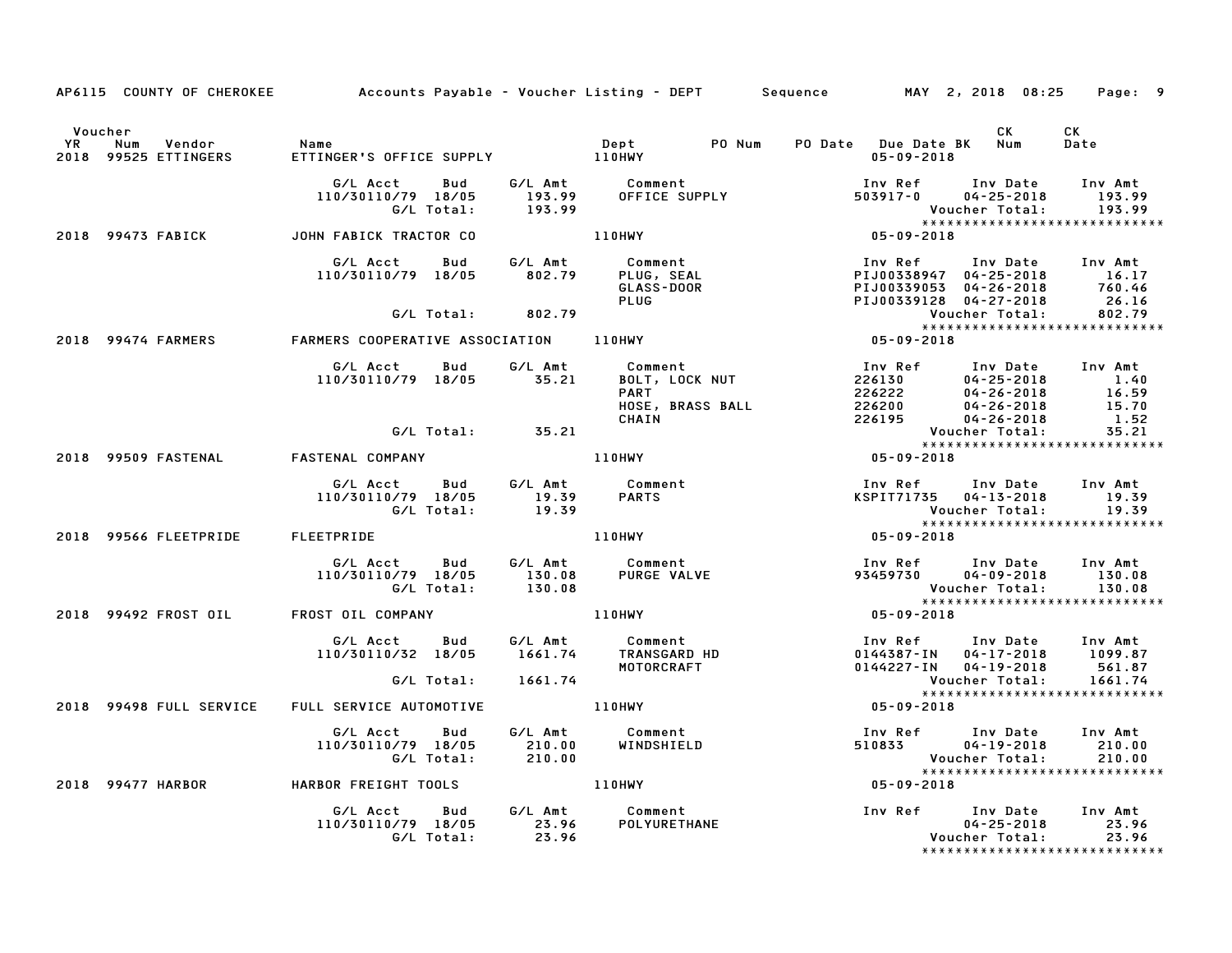|           |                                                                 |                                                      |                   |                                            | AP6115 COUNTY OF CHEROKEE Accounts Payable – Voucher Listing – DEPT Sequence MAY 2, 2018 08:25 |                                                                                                                                           |                                                                                                                                                                                                                                                                                            | Page: 10                                                                                                                                      |
|-----------|-----------------------------------------------------------------|------------------------------------------------------|-------------------|--------------------------------------------|------------------------------------------------------------------------------------------------|-------------------------------------------------------------------------------------------------------------------------------------------|--------------------------------------------------------------------------------------------------------------------------------------------------------------------------------------------------------------------------------------------------------------------------------------------|-----------------------------------------------------------------------------------------------------------------------------------------------|
|           | Voucher                                                         |                                                      |                   |                                            |                                                                                                |                                                                                                                                           | CK                                                                                                                                                                                                                                                                                         | CK                                                                                                                                            |
| <b>YR</b> | Num<br>Vendor                                                   | Name                                                 |                   |                                            | Dept PO Num                                                                                    | PO Date Due Date BK Num<br>$05 - 09 - 2018$                                                                                               |                                                                                                                                                                                                                                                                                            | Date                                                                                                                                          |
|           |                                                                 | G/L Acct<br>110/30110/79 18/05                       | Bud<br>G/L Total: | 137.83<br>137.83                           | G/L Amt          Comment<br>137.83        TENSIONER<br>TENSIONER                               | Inv Ref<br>365355<br>Vou<br>* * * * *<br>05- 09- 2018                                                                                     | Inv Date Inv Amt<br>$04 - 17 - 2018$<br>Voucher Total:<br>*****************************                                                                                                                                                                                                    | 137.83<br>137.83                                                                                                                              |
|           | 2018 99479 JIM WOODS                                            | JIM WOODS MARKETING INC                              |                   |                                            | 110HWY                                                                                         |                                                                                                                                           |                                                                                                                                                                                                                                                                                            |                                                                                                                                               |
|           |                                                                 | G/L Acct<br>110/30110/30 18/05<br>110/30110/31 18/05 | Bud<br>G/L Total: | G/L Amt<br>5056.02<br>14291.17<br>19347.19 | Comment<br><b>GAS</b><br><b>DIESEL</b>                                                         | Inv Ref                                                                                                                                   | Inv Date Inv Amt<br>239504 04-24-2018 5056.02<br>239504 04-24-2018 14291.17<br>Voucher Total:<br>*****************************                                                                                                                                                             | 19347.19                                                                                                                                      |
|           | 2018 99547 KS GAS                                               | <b>KANSAS GAS SERVICE</b>                            |                   |                                            | 110HWY                                                                                         |                                                                                                                                           |                                                                                                                                                                                                                                                                                            |                                                                                                                                               |
|           |                                                                 | G/L Acct<br>110/30110/72 18/05                       |                   |                                            | 510148149119141118                                                                             | Inv Ref     Inv Date    Inv Amt                                                                                                           | $04 - 26 - 2018$                                                                                                                                                                                                                                                                           | 788.20                                                                                                                                        |
|           |                                                                 |                                                      |                   | G/L Total: 963.94                          | 510738202155527000                                                                             |                                                                                                                                           | $04 - 26 - 2018$<br>Voucher Total:                                                                                                                                                                                                                                                         | 175.74<br>963.94                                                                                                                              |
|           | 2018 99507 MCCARTYS OFFICE MCCARTY'S OFFICE MACHINES INC 110HWY |                                                      |                   |                                            |                                                                                                | $05 - 09 - 2018$                                                                                                                          | *****************************                                                                                                                                                                                                                                                              |                                                                                                                                               |
|           |                                                                 | G/L Acct<br>110/30110/79 18/05                       | Bud<br>G/L Total: | 49.83<br>49.83                             | G/L Amt Comment<br>Comment<br>ENVELOPES, LABEL                                                 | Inv Ref<br>P39021-00                                                                                                                      | Inv Date<br>$04 - 19 - 2018$<br>Voucher Total:                                                                                                                                                                                                                                             | Inv Amt<br>49.83<br>49.83                                                                                                                     |
|           | 2018 99490 MFA OIL MFA OIL - NEOSHO 1055                        |                                                      |                   |                                            | 110HWY                                                                                         | $05 - 09 - 2018$                                                                                                                          | *****************************                                                                                                                                                                                                                                                              |                                                                                                                                               |
|           |                                                                 | G/L Acct<br>110/30110/31 18/05                       | Bud               |                                            | G/L Amt Comment<br>8989.22 DIESEL                                                              | Inv Ref<br>504803<br>513108<br>513097<br>513500<br>513497<br>513492<br>513483<br>513480<br>513474<br>513517<br>523093<br>523092<br>523091 | Inv Date<br>$04 - 17 - 2018$<br>$04 - 23 - 2018$<br>$04 - 23 - 2018$<br>04-24-2018<br>$04 - 24 - 2018$<br>$04 - 24 - 2018$<br>$04 - 24 - 2018$<br>$04 - 24 - 2018$<br>$04 - 24 - 2018$<br>$04 - 24 - 2018$<br>$04 - 24 - 2018$<br>$04 - 30 - 2018$<br>$04 - 30 - 2018$<br>$04 - 30 - 2018$ | Inv Amt<br>656.07<br>798.79<br>$1179.65$<br>882.47<br>424.75<br>1357.15<br>897.12<br>771.53<br>534.28<br>443.29<br>329.29<br>356.35<br>358.48 |
|           |                                                                 |                                                      |                   | G/L Total: 8989.22                         |                                                                                                |                                                                                                                                           | Voucher Total:                                                                                                                                                                                                                                                                             | 8989.22                                                                                                                                       |
|           | 2018 99504 MHC                                                  | MHC                                                  |                   |                                            | 110HWY                                                                                         | $05 - 09 - 2018$                                                                                                                          | *****************************                                                                                                                                                                                                                                                              |                                                                                                                                               |
|           |                                                                 | G/L Acct<br>110/30110/79 18/05                       | <b>Bud</b>        | 832.79                                     | G/L Amt Comment<br>AIR FILTER<br>OIL FILTER<br><b>FILTER</b><br>AIR FILTER                     | Inv Ref                                                                                                                                   | Inv Date Inv Amt<br>285600800445 04-20-2018<br>285600800129 04-17-2018<br>285600800446 04-20-2018<br>285600800444 04-20-2018                                                                                                                                                               | 129.26<br>56.48<br>270.02<br>179.03                                                                                                           |
|           |                                                                 |                                                      | G/L Total:        | 832.79                                     | AIR PANEL                                                                                      |                                                                                                                                           | 285600801083 04-27-2018<br>Voucher Total:<br>*****************************                                                                                                                                                                                                                 | 198.00<br>832.79                                                                                                                              |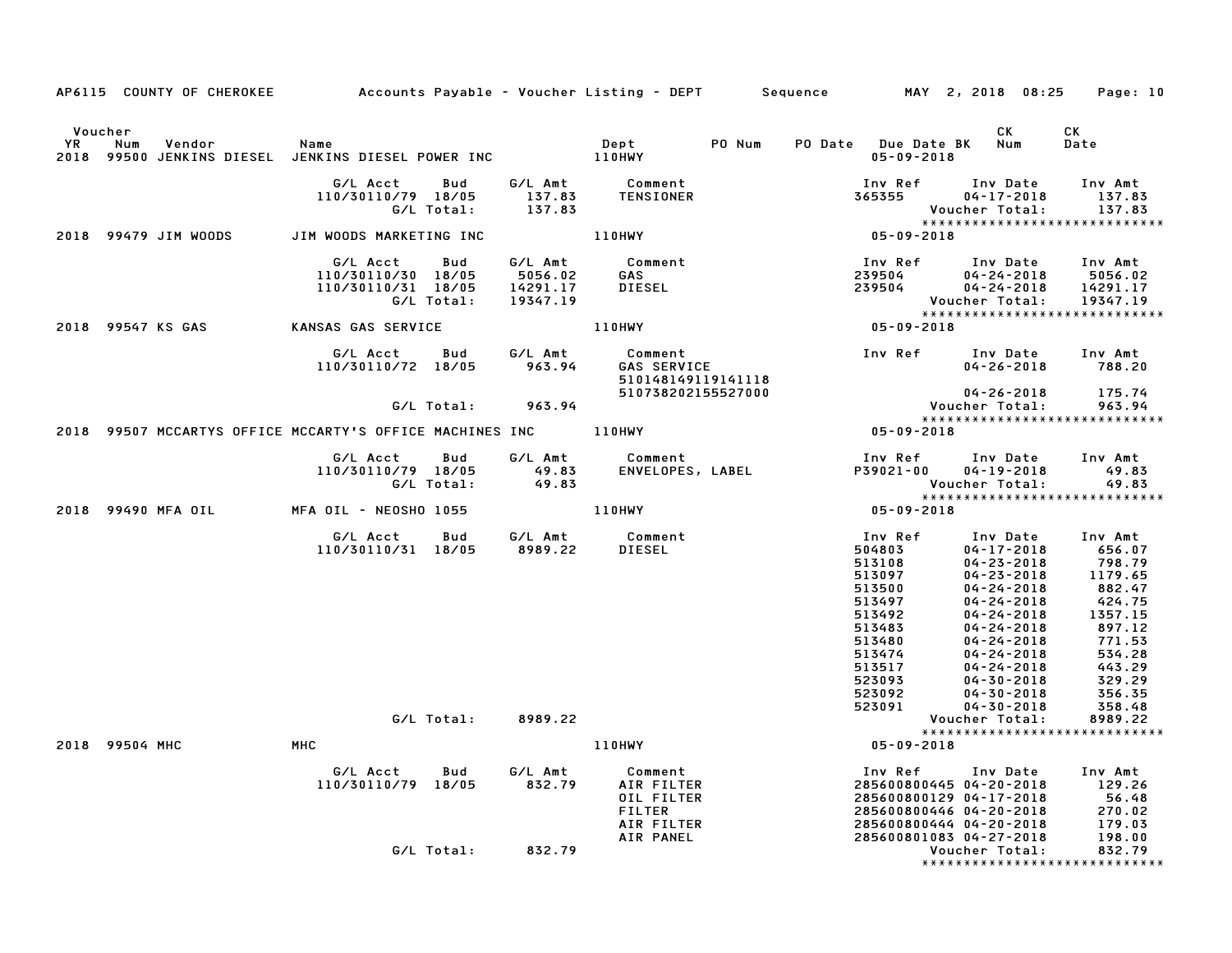|    |                                                  |                                              |                          | AP6115 COUNTY OF CHEROKEE Accounts Payable – Voucher Listing – DEPT Sequence                           |                                                           | MAY 2, 2018 08:25                                                                                            | Page: 11                                                     |
|----|--------------------------------------------------|----------------------------------------------|--------------------------|--------------------------------------------------------------------------------------------------------|-----------------------------------------------------------|--------------------------------------------------------------------------------------------------------------|--------------------------------------------------------------|
| YR | Voucher<br>Num<br>Vendor<br>2018 99506 MUNICIPAL | Name                                         |                          | Dept<br>PO Num                                                                                         | PO Date Due Date BK Num<br>$05 - 09 - 2018$               | CK                                                                                                           | СK<br>Date                                                   |
|    |                                                  | G/L Acct<br>110/30110/79 18/05               | G/L Amt<br>Bud<br>661.49 | Comment<br><b>PART</b>                                                                                 | Inv Ref Inv Date<br>2931                                  | $04 - 18 - 2018$                                                                                             | Inv Amt<br>328.65                                            |
|    |                                                  | G/L Total:                                   | 661.49                   | <b>PART</b>                                                                                            | 2936                                                      | $06 - 25 - 2018$<br>Voucher Total:                                                                           | 332.84<br>661.49                                             |
|    | 2018 99476 NATALINIS                             | NATALINI'S AUTOMOTIVE                        |                          | <b>110HWY</b>                                                                                          | $05 - 09 - 2018$                                          |                                                                                                              |                                                              |
|    |                                                  |                                              |                          |                                                                                                        |                                                           |                                                                                                              |                                                              |
|    |                                                  | G/L Acct<br>110/30110/79 18/05               | G/L Amt<br>Bud<br>277.68 | Comment<br><b>FILTER</b><br>HEADLIGHT SOCKET<br>SERPENTINE BELT<br><b>BUTT CONNECTOR</b><br>OIL FILTER | Inv Ref<br>666518<br>666527<br>666747<br>666790<br>666835 | Inv Date<br>$04 - 18 - 2018$<br>$04 - 18 - 2018$<br>$04 - 20 - 2018$<br>$04 - 20 - 2018$<br>$04 - 20 - 2018$ | Inv Amt<br>42.16<br>7.99<br>37.05<br>12.49<br>5.01           |
|    |                                                  |                                              |                          | <b>BLADE</b><br><b>PART</b><br>EXACTFITBLADE                                                           | 666983<br>667093<br>667180                                | $04 - 23 - 2018$<br>$04 - 24 - 2018$<br>$04 - 25 - 2018$                                                     | 45.98<br>5.99<br>14.97                                       |
|    |                                                  |                                              |                          | 24 IN EXACTFITBLADE<br>AIR FILTER<br>AIR FILTER                                                        | 667308<br>667505<br>667436                                | $04 - 26 - 2018$<br>$04 - 27 - 2018$<br>$04 - 27 - 2018$                                                     | 7.99<br>66.14<br>31.91                                       |
|    |                                                  |                                              | 277.68<br>G/L Total:     |                                                                                                        |                                                           | Voucher Total:                                                                                               | 277.68<br>*****************************                      |
|    | 2018 99565 NATALINIS                             | NATALINI'S AUTOMOTIVE                        |                          | 110HWY                                                                                                 | $05 - 09 - 2018$                                          |                                                                                                              |                                                              |
|    |                                                  | G/L Acct<br>110/30110/79 18/05               | G/L Amt<br>Bud<br>87.07  | Comment<br>AIR FILTER<br><b>PATCH</b><br><b>PART</b>                                                   | Inv Ref<br>667668<br>667726<br>667667                     | Inv Date<br>$04 - 30 - 2018$<br>$04 - 30 - 2018$<br>$04 - 30 - 2018$                                         | Inv Amt<br>30.49<br>34.79<br>21.79                           |
|    |                                                  | G/L Total:                                   | 87.07                    |                                                                                                        |                                                           | Voucher Total:                                                                                               | 87.07                                                        |
|    |                                                  |                                              |                          |                                                                                                        |                                                           |                                                                                                              | *****************************                                |
|    | 2018 99529 NATIONAL SIGN                         | NATIONAL SIGN CO INC                         |                          | 110HWY                                                                                                 | 05-09-2018                                                |                                                                                                              |                                                              |
|    |                                                  | G/L Acct<br>110/30110/37 18/05               | Bud<br>429.47            | G/L Amt Comment<br><b>SIGNS</b><br>$\Delta$ and $\Delta$                                               | IN-186302                                                 | Inv Ref Inv Date Inv Amt<br>04-25-2015 429.47                                                                |                                                              |
|    |                                                  | G/L Total:                                   | 429.47                   |                                                                                                        |                                                           | Voucher Total:                                                                                               | 429.47<br>*****************************                      |
|    | 2018 99528 OVERHEAD                              | OVERHEAD DOOR COMPANY OF SPRINGFIEL 110HWY   |                          |                                                                                                        | 05-09-2018                                                |                                                                                                              |                                                              |
|    |                                                  | G/L Acct<br>110/30110/79 18/05<br>G/L Total: | Bud<br>312.25<br>312.25  | G/L Amt Comment<br>ROLLER, HINGE, LABOR                                                                | Inv Ref     Inv Date<br>SVC/196253                        | $04 - 20 - 2018$<br>Voucher Total:                                                                           | Inv Amt<br>312.25<br>312.25<br>***************************** |
|    | 2018 99551 POWERPLAN                             | POWERPLAN                                    |                          | <b>110HWY</b>                                                                                          | 05-09-2018                                                |                                                                                                              |                                                              |
|    |                                                  | G/L Acct<br>110/30110/79 18/05               | G/L Amt<br>Bud<br>648.06 | Comment<br><b>PARTS</b><br><b>PARTS</b>                                                                | Inv Ref<br>87002-40937 04-26-2018<br>937315               | Inv Date<br>$04 - 27 - 2018$                                                                                 | Inv Amt<br>225.96<br>422.10                                  |
|    |                                                  | G/L Total:                                   | 648.06                   |                                                                                                        |                                                           | Voucher Total:                                                                                               | 648.06                                                       |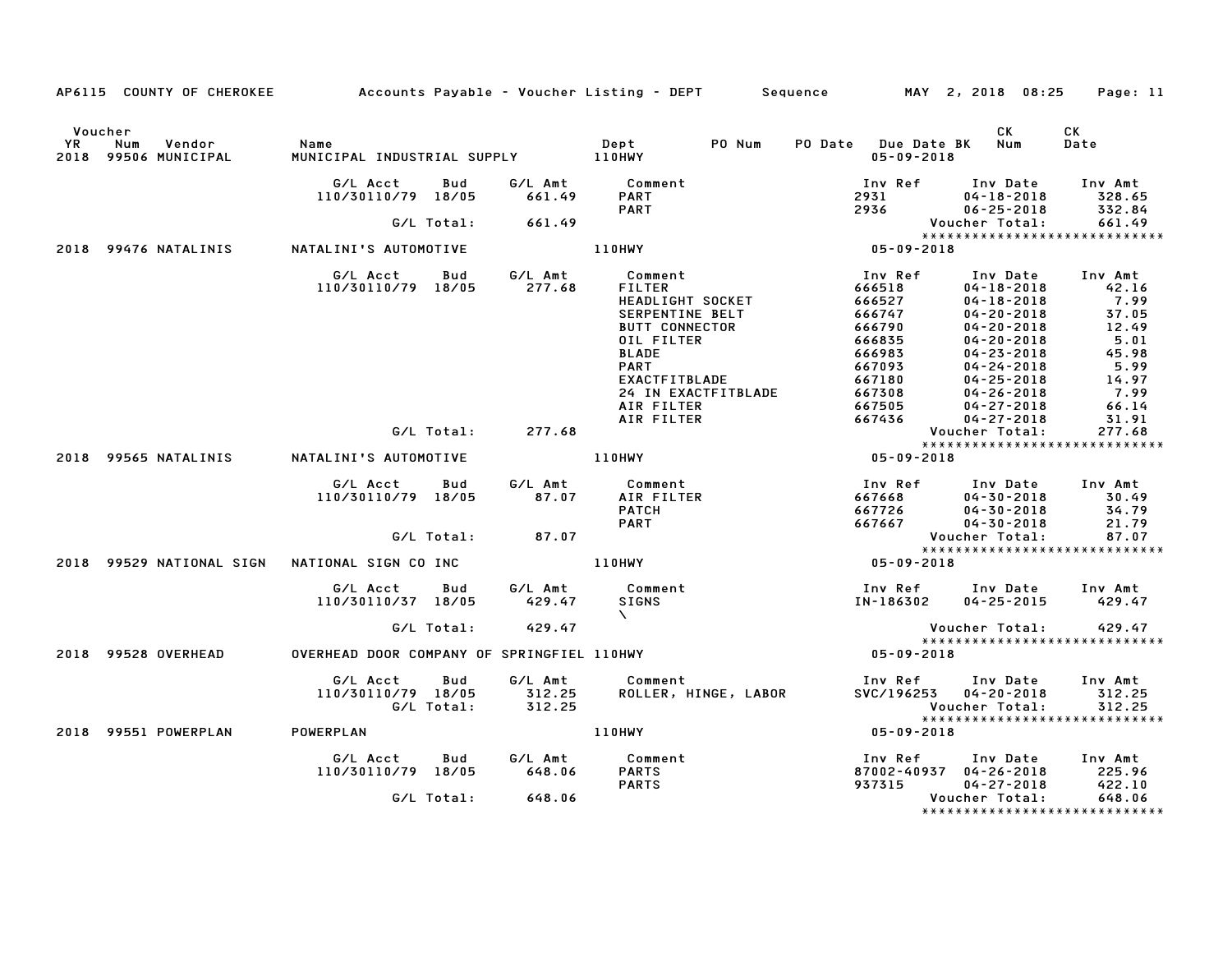|         |                                    | AP6115 COUNTY OF CHEROKEE Accounts Payable - Voucher Listing - DEPT Sequence MAY 2, 2018 08:25 Page: 12                                                                                                                          |                     |                                                                                                                                                                                                                                         |                         |            |            |                                                                                                                                       |  |
|---------|------------------------------------|----------------------------------------------------------------------------------------------------------------------------------------------------------------------------------------------------------------------------------|---------------------|-----------------------------------------------------------------------------------------------------------------------------------------------------------------------------------------------------------------------------------------|-------------------------|------------|------------|---------------------------------------------------------------------------------------------------------------------------------------|--|
| Voucher |                                    | ل المستندي السينية المستندية المستندية المستندية المستندية المستندية المستندية المستندية المستندية المستندية ا<br>2018 110HWY و PURCELL PURCELL TIRE & RUBBER COMPANY المستندية المستندية المستندية المستندية المستندية المستندي |                     |                                                                                                                                                                                                                                         | PO Date Due Date BK Num | 05-09-2018 | <b>CK</b>  | CK<br>Date                                                                                                                            |  |
|         |                                    |                                                                                                                                                                                                                                  |                     | G/L Acct  Bud  G/L Amt  Comment<br>110/30110/33 18/05  716.38  TIRES                                                                                                                                                                    |                         |            |            |                                                                                                                                       |  |
|         |                                    |                                                                                                                                                                                                                                  | G/L Total: 716.38   |                                                                                                                                                                                                                                         |                         |            |            |                                                                                                                                       |  |
|         |                                    | 2018 99475 SAFETY <b>SAFETY FIRST SUPPLY CO LLC</b> 110HWY                                                                                                                                                                       |                     |                                                                                                                                                                                                                                         |                         |            |            |                                                                                                                                       |  |
|         |                                    |                                                                                                                                                                                                                                  |                     | G/L Acct Bud G/L Amt Comment Inv Ref Inv Date Inv Amt<br>110/30110/79 18/05 267.75 SHOP TOWELS, GLOVES 18-40954 04-25-2018 267.75<br>G/L Total: 267.75 SHOP TOWELS, GLOVES 18-40954 Voucher Total: 267.75<br>************************** |                         |            |            |                                                                                                                                       |  |
|         |                                    | 2018 99470 TEETER'S TEETER'S ASPHALT & MATERIALS 110HWY                                                                                                                                                                          |                     |                                                                                                                                                                                                                                         | $05 - 09 - 2018$        |            |            |                                                                                                                                       |  |
|         |                                    |                                                                                                                                                                                                                                  |                     | FIER'S ASPHALI & MAILRAPHLE<br>G/L Acct Bud G/L Amt Comment Inv Ref Inv Date Inv Amt<br>110/30110/39 18/05 123458.74 ASPHALT 40TH ST 7083 04-23-2018 123458.74<br>G/L Total: 123458.74 Voucher Total: 123458.74<br>110HWY 111HWY 05-09  |                         |            |            |                                                                                                                                       |  |
|         |                                    | 2018 99471 TEETER'S PAVING TEETER'S PAVING                                                                                                                                                                                       |                     |                                                                                                                                                                                                                                         |                         |            |            |                                                                                                                                       |  |
|         |                                    |                                                                                                                                                                                                                                  |                     |                                                                                                                                                                                                                                         |                         |            |            |                                                                                                                                       |  |
|         |                                    | 2018 99495 TEETER'S PAVING TEETER'S PAVING                                                                                                                                                                                       |                     | 110HWY TABLE TO A LOCAL THE TABLE TO A LOCAL THE TABLE TO A LOCAL THE TABLE                                                                                                                                                             | $05 - 09 - 2018$        |            |            |                                                                                                                                       |  |
|         |                                    |                                                                                                                                                                                                                                  | G/L Total: 13787.40 | G/L Acct Bud G/L Amt Comment Inv Ref Inv Date Inv Amt<br>110/30110/40 18/05 13787.40 PAVING BLACKJACK RD 1905 04-23-2018 13787.40                                                                                                       |                         |            |            |                                                                                                                                       |  |
|         |                                    | 2018 99526 TRUE VALUE COL TRUE VALUE COLUMBUS                                                                                                                                                                                    |                     | 110HWY                                                                                                                                                                                                                                  |                         |            |            |                                                                                                                                       |  |
|         |                                    | 110/30110/79 18/05                                                                                                                                                                                                               |                     |                                                                                                                                                                                                                                         |                         |            |            | Voucher Total: 8.97<br>****************************                                                                                   |  |
|         | 2018 99548 US CELLULAR US CELLULAR |                                                                                                                                                                                                                                  |                     | 110HWY                                                                                                                                                                                                                                  | $05 - 09 - 2018$        |            |            |                                                                                                                                       |  |
|         |                                    |                                                                                                                                                                                                                                  |                     | G/L Acct  Bud  G/L Amt  Comment<br>110/30110/72 18/05  51.45  CELL PHONE  LEONARD<br>G/L Total:  51.45                                                                                                                                  |                         |            |            | Inv Ref      Inv Date    Inv Amt<br>0245403214    04–20–2018           51.45<br>Voucher Total: 51.45<br>***************************** |  |
|         |                                    |                                                                                                                                                                                                                                  |                     |                                                                                                                                                                                                                                         |                         |            | DEPT       | Total: 201443.21                                                                                                                      |  |
|         | 2018 99539 COL TEL                 | COLUMBUS TELEPHONE COMPANY 140HEALTH                                                                                                                                                                                             |                     |                                                                                                                                                                                                                                         |                         | 05-09-2018 |            |                                                                                                                                       |  |
|         |                                    | G/L Acct Bud                                                                                                                                                                                                                     |                     | G/L Amt Comment<br>140/30140/72 18/05 510.64 HEALTH DEPT                                                                                                                                                                                |                         |            |            | Inv Ref Inv Date Inv Amt                                                                                                              |  |
|         |                                    |                                                                                                                                                                                                                                  |                     | <b>ACCT 2060</b><br>WIC PROGRAM                                                                                                                                                                                                         |                         |            |            | 05-01-2018 420.17                                                                                                                     |  |
|         |                                    |                                                                                                                                                                                                                                  | G/L Total: 510.64   | ACCT 2311                                                                                                                                                                                                                               |                         |            | 05-01-2018 | 90.47<br>Voucher Total: 510.64<br>******************************                                                                      |  |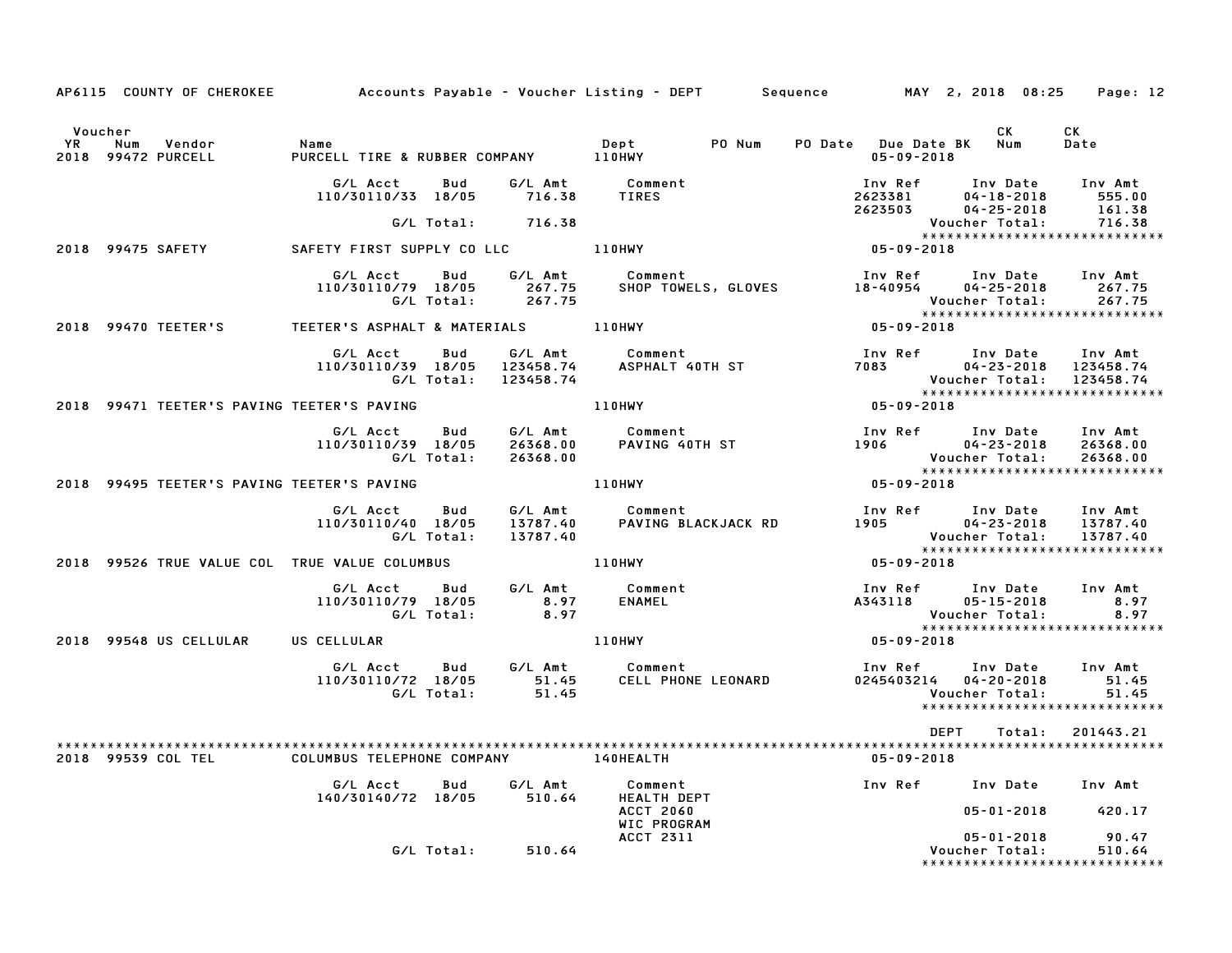|               |     |                               |                                                                                  |                   |                                             | AP6115 COUNTY OF CHEROKEE 62.25 Accounts Payable – Voucher Listing – DEPT Sequence MAY 2, 2018 08:25 |                                |                  |                                                                                         | Page: 13                  |
|---------------|-----|-------------------------------|----------------------------------------------------------------------------------|-------------------|---------------------------------------------|------------------------------------------------------------------------------------------------------|--------------------------------|------------------|-----------------------------------------------------------------------------------------|---------------------------|
| Voucher<br>YR | Num | Vendor<br>2018 99556 COLUMBUS | Name<br>CITY OF COLUMBUS                                                         |                   |                                             | PO Num<br>Dept<br><b>140HEALTH</b>                                                                   |                                | $05 - 09 - 2018$ | CK<br>PO Date Due Date BK Num                                                           | CK<br>Date                |
|               |     |                               | G/L Acct<br>140/30140/72 18/05                                                   | Bud               | G/L Amt<br>55.00                            | Comment<br><b>HEALTH DEPT</b>                                                                        |                                |                  | Inv Ref Inv Date                                                                        | Inv Amt                   |
|               |     |                               |                                                                                  | G/L Total:        | 55.00                                       | ACCT 07-17240-00                                                                                     |                                |                  | $04 - 26 - 2018$<br>Voucher Total:                                                      | 55.00<br>55.00            |
|               |     |                               | 2018 99540 CRAWFORD HEALTH CRAWFORD COUNTY HEALTH DEPT _________________________ |                   |                                             |                                                                                                      |                                | 05-09-2018       | *****************************                                                           |                           |
|               |     |                               | G/L Acct<br>140/30140/82 18/05                                                   | Bud               | G/L Amt<br>556.46                           | Comment<br>WIC PROGRAM                                                                               |                                |                  | Inv Ref Inv Date Inv Amt                                                                |                           |
|               |     |                               |                                                                                  |                   |                                             | CONTRACTED SERVICES<br>LINDA TIMME                                                                   |                                |                  | $04 - 30 - 2018$                                                                        | 556.46                    |
|               |     |                               |                                                                                  | G/L Total:        | 556.46                                      |                                                                                                      |                                |                  | Voucher Total:                                                                          | 556.46                    |
|               |     | 2018 99541 EMPIRE             | EMPIRE DISTRICT ELECTRIC COMPANY                                                 |                   |                                             | 140HEALTH                                                                                            |                                | $05 - 09 - 2018$ | *****************************                                                           |                           |
|               |     |                               | G/L Acct<br>140/30140/72 18/05                                                   | Bud               | G/L Amt<br>378.23                           | Comment<br>HEALTH DEPT                                                                               |                                |                  | Inv Ref Inv Date Inv Amt                                                                |                           |
|               |     |                               |                                                                                  | G/L Total:        | 378.23                                      | ACCT 616527-32-1                                                                                     |                                |                  | $04 - 17 - 2018$<br>Voucher Total:                                                      | 378.23<br>378.23          |
|               |     |                               |                                                                                  |                   |                                             |                                                                                                      |                                |                  | ******************************                                                          |                           |
|               |     |                               | 2018 99542 FOUR STATE PRIN FOUR STATE PRINTING                                   |                   |                                             | <b>140HEALTH</b>                                                                                     |                                | 05-09-2018       |                                                                                         |                           |
|               |     |                               | G/L Acct<br>140/30140/21 18/05                                                   | Bud               | G/L Amt<br>9.31                             | Comment<br><b>HEALTH DEPT</b>                                                                        |                                |                  | Inv Ref Inv Date Inv Amt                                                                |                           |
|               |     |                               |                                                                                  | G/L Total:        | 9.31                                        | SHIPPING COSTS                                                                                       |                                | 9362A            | $04 - 30 - 2018$<br>Voucher Total:                                                      | 9.31<br>9.31              |
|               |     |                               |                                                                                  |                   |                                             |                                                                                                      | ****************************** |                  |                                                                                         |                           |
|               |     | 2018 99557 KS GAS             | KANSAS GAS SERVICE                                                               |                   |                                             | 140HEALTH                                                                                            |                                | $05 - 09 - 2018$ |                                                                                         |                           |
|               |     |                               | G/L Acct<br>140/30140/72 18/05                                                   | Bud               | G/L Amt<br>143.00                           | Comment<br><b>HEALTH DEPT</b>                                                                        |                                |                  | Inv Ref Inv Date Inv Amt                                                                |                           |
|               |     |                               |                                                                                  | G/L Total:        | 143.00                                      | ACCT 510080477 1188672 27                                                                            |                                |                  | $04 - 26 - 2018$<br>Voucher Total:                                                      | 143.00<br>143.00          |
|               |     | 2018 99543 MEDICAL WASTE      | MEDICAL WASTE SERVICES                                                           |                   |                                             | 140HEALTH                                                                                            |                                | 05-09-2018       | ******************************                                                          |                           |
|               |     |                               | G/L Acct                                                                         | Bud               | G/L Amt<br>99.00                            | Comment<br>HEALTH DEPT                                                                               |                                |                  | Inv Ref Inv Date Inv Amt                                                                |                           |
|               |     |                               | 140/30140/82 18/05                                                               |                   | MO FEE BIOHAZARD WASTE<br>DISPOSAL SERVICES |                                                                                                      | W116893                        | $04 - 26 - 2018$ | 99.00                                                                                   |                           |
|               |     |                               |                                                                                  | G/L Total:        | 99.00                                       |                                                                                                      |                                |                  | Voucher Total:                                                                          | 99.00                     |
|               |     | 2018 99544 MURRAY, D          | <b>DEBRA MURRAY</b>                                                              |                   |                                             | 140HEALTH                                                                                            |                                | 05-09-2018       | *****************************                                                           |                           |
|               |     |                               | G/L Acct<br>140/30140/73 18/05                                                   | Bud<br>G/L Total: | G/L Amt<br>21.80<br>21.80                   | Comment<br>MILEAGE/MEDS                                                                              |                                |                  | Inv Ref Inv Date<br>$04 - 20 - 2018$<br>Voucher Total:<br>***************************** | Inv Amt<br>21.80<br>21.80 |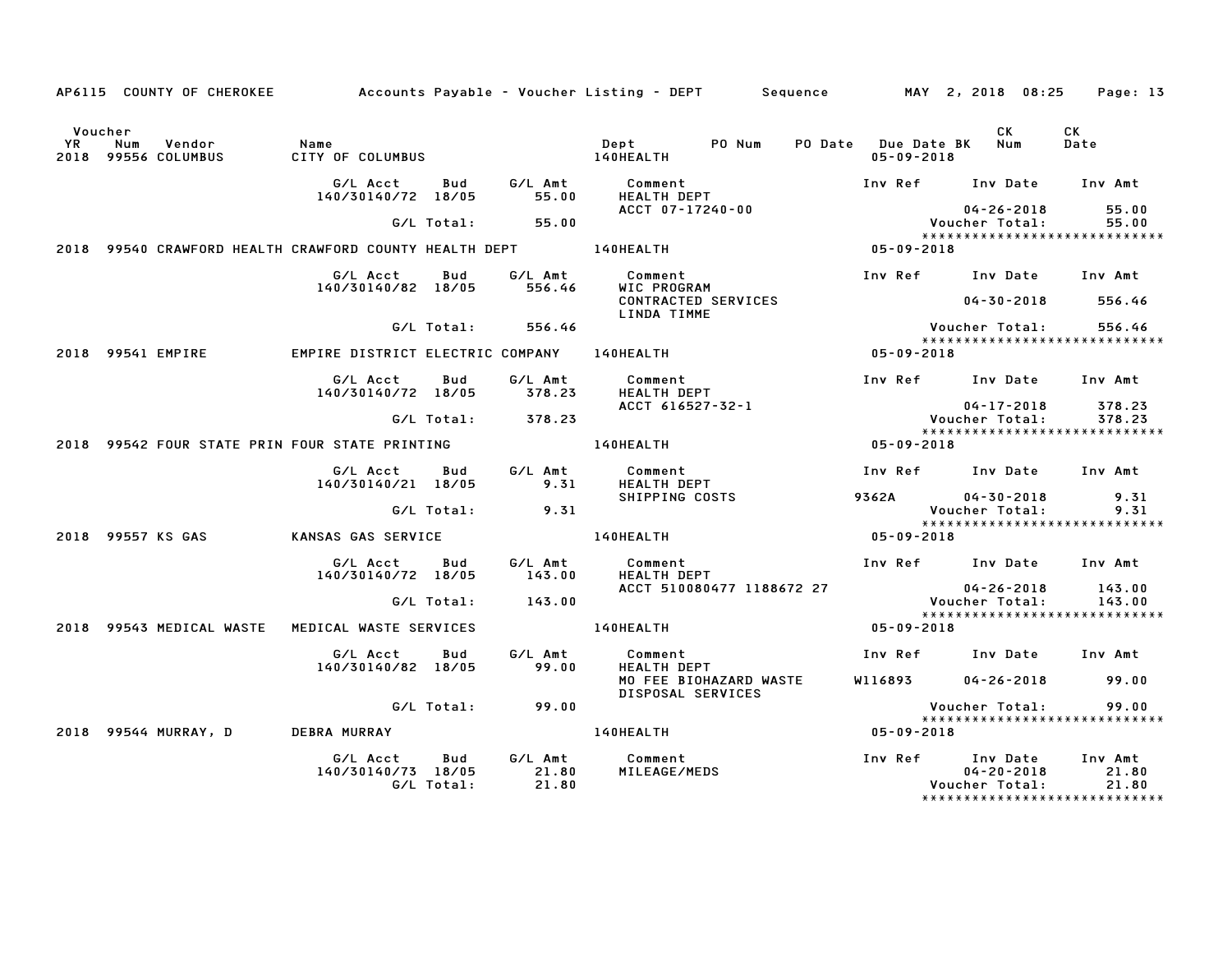| AP6115 COUNTY OF CHEROKEE                             |                                   |                          |                                 | Accounts Payable – Voucher Listing – DEPT<br>Sequence        |                                        | MAY 2, 2018 08:25                                                     | Page: 14                                        |
|-------------------------------------------------------|-----------------------------------|--------------------------|---------------------------------|--------------------------------------------------------------|----------------------------------------|-----------------------------------------------------------------------|-------------------------------------------------|
| Voucher<br>YR.<br>Num<br>Vendor<br>2018 99545 VERIZON | Name<br><b>VERIZON WIRELESS</b>   |                          |                                 | Dept<br>PO Num<br>PO Date<br>140HEALTH                       | <b>Due Date BK</b><br>$05 - 09 - 2018$ | СK<br>Num                                                             | СK<br>Date                                      |
|                                                       | G/L Acct<br>140/30140/72 18/05    | Bud                      | G/L Amt<br>85.52                | Comment<br>HEALTH DEPT                                       | Inv Ref                                | Inv Date                                                              | Inv Amt                                         |
|                                                       |                                   | G/L Total:               | 85.52                           | ACCT 587034926 00001                                         | 9805283752                             | $04 - 12 - 2018$<br>Voucher Total:                                    | 85.52<br>85.52                                  |
|                                                       |                                   |                          |                                 |                                                              |                                        | *****************************                                         |                                                 |
|                                                       |                                   |                          |                                 | ************************                                     |                                        | <b>DEPT</b><br>Total:                                                 | 1858.96                                         |
| 2018 99510 COLUMBUS NEWS                              | COLUMBUS NEWS REPORT              |                          |                                 | 160ELECT                                                     | $05 - 09 - 2018$                       |                                                                       |                                                 |
|                                                       | G/L Acct<br>160/30160/78 18/05    | Bud                      | G/L Amt<br>132.00               | Comment<br>LEGAL NOTICES<br>PRIMARY ELECTION                 | Inv Ref<br>426                         | Inv Date<br>$04 - 20 - 2018$                                          | Inv Amt<br>132.00                               |
|                                                       |                                   | G/L Total:               | 132.00                          |                                                              |                                        | Voucher Total:<br>******************************                      | 132.00                                          |
|                                                       |                                   |                          |                                 |                                                              |                                        | <b>DEPT</b><br>Total:                                                 | 132.00                                          |
| 2018 99546 SCHWAB                                     | <b>SCHWAB-EATON PA</b>            |                          |                                 | 190BRIDGE                                                    | $05 - 09 - 2018$                       |                                                                       |                                                 |
|                                                       | G/L Acct<br>190/30190/89 18/05    | Bud                      | G/L Amt<br>38752.65             | Comment<br>E-16.6 BRIDGE REPALCEMENT<br>BIENNIAL INSPECTIONS | Inv Ref<br>16.120.2<br>$17.049 - 1$    | Inv Date<br>$04 - 26 - 2018$<br>$04 - 27 - 2018$                      | Inv Amt<br>17400.00<br>21352.65                 |
|                                                       |                                   | G/L Total:               | 38752.65                        |                                                              |                                        | Voucher Total:<br>*******************                                 | 38752.65<br>************                        |
|                                                       |                                   |                          |                                 |                                                              |                                        | <b>DEPT</b><br>Total:                                                 | 38752.65                                        |
| 2018 99517 AMBULANCE #1                               | CHEROKEE COUNTY AMBULANCE-DIST #1 |                          |                                 | 220AMBULANCE                                                 | $05 - 09 - 2018$                       |                                                                       |                                                 |
|                                                       | G/L Acct<br>220/30220/89 18/05    | <b>Bud</b>               | G/L Amt<br>16877.33             | Comment<br>MONTHLY SUBSIDY                                   | Inv Ref                                | Inv Date<br>$05 - 01 - 2018$                                          | Inv Amt<br>16877.33                             |
|                                                       |                                   | G/L Total:               | 16877.33                        |                                                              |                                        | Voucher Total:<br>*****************************                       | 16877.33                                        |
| 99518 AMBULANCE #2<br>2018                            | CHEROKEE COUNTY AMBULANCE-DIST #2 |                          |                                 | 220AMBULANCE                                                 | 05-09-2018                             |                                                                       |                                                 |
|                                                       | G/L Acct<br>220/30220/89 18/05    | Bud<br>G/L Total:        | G/L Amt<br>16877.33<br>16877.33 | Comment<br>MONTHLY SUBSIDY                                   | Inv Ref                                | Inv Date<br>$05 - 01 - 2018$<br>Voucher Total:                        | Inv Amt<br>16877.33<br>16877.33                 |
| 2018 99519 AMBULANCE #3                               | CHEROKEE COUNTY AMBULANCE-DIST #3 |                          |                                 | 220AMBULANCE                                                 | $05 - 09 - 2018$                       | *****************************                                         |                                                 |
|                                                       | G/L Acct<br>220/30220/89 18/05    | <b>Bud</b><br>G/L Total: | G/L Amt<br>14477.33<br>14477.33 | Comment<br>MONTHLY SUBSIDY                                   | Inv Ref                                | Inv Date<br>$05 - 01 - 2018$<br>Voucher Total:<br>******************* | Inv Amt<br>14477.33<br>14477.33<br>************ |
|                                                       |                                   |                          |                                 |                                                              |                                        | <b>DEPT</b><br>Total:                                                 | 48231.99                                        |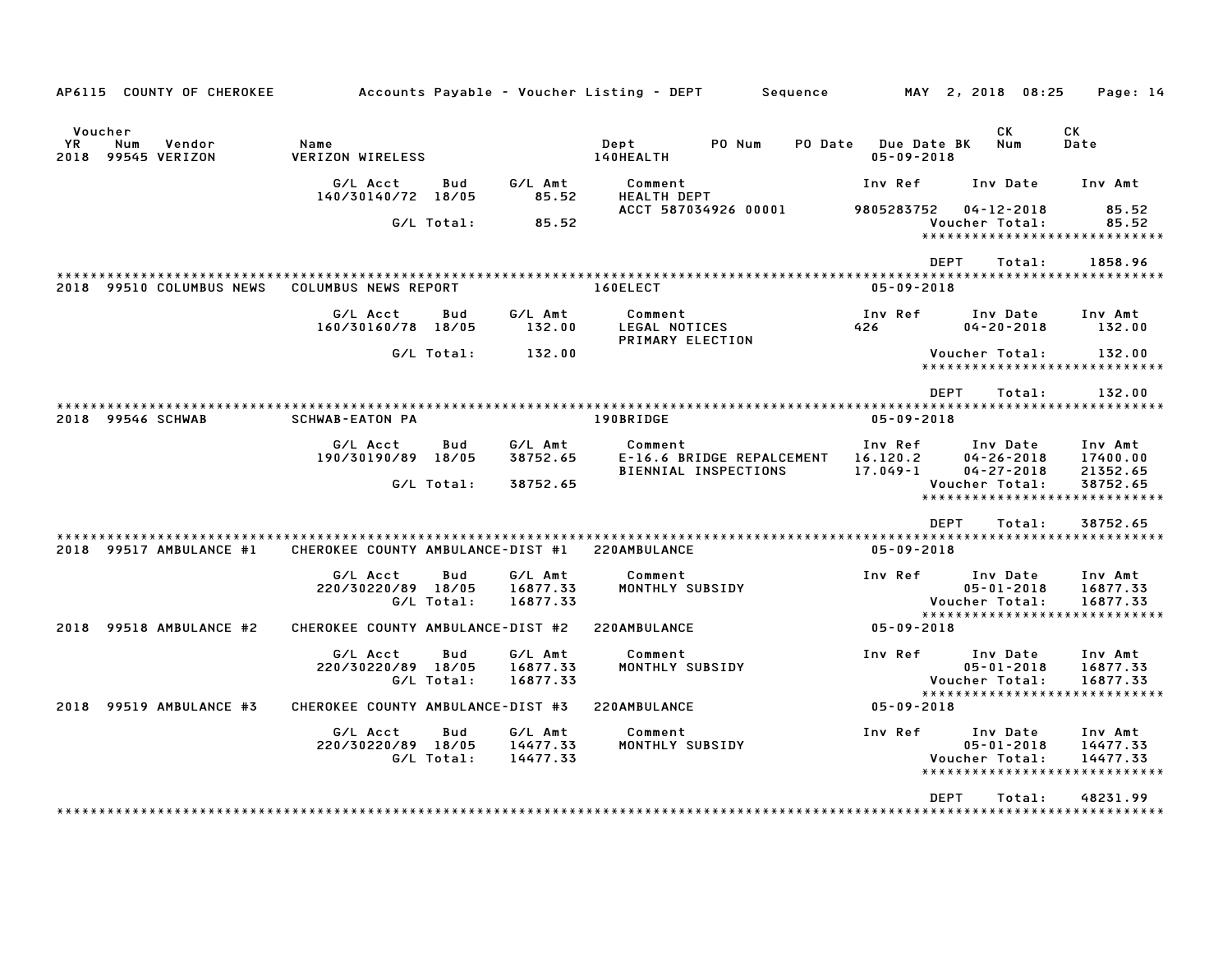| AP6115 COUNTY OF CHEROKEE                        |                                  |                   |                               | Accounts Payable – Voucher Listing – DEPT      Sequence      MAY 2, 2018 08:25            |                      |                                         |                                                                | Page: 15                                                     |
|--------------------------------------------------|----------------------------------|-------------------|-------------------------------|-------------------------------------------------------------------------------------------|----------------------|-----------------------------------------|----------------------------------------------------------------|--------------------------------------------------------------|
| Voucher<br>YR<br>Num<br>Vendor<br>2018 99512 TBS | Name<br>TBS ELECTRONICS, INC     |                   |                               | Dept<br>PO Num<br>224911                                                                  |                      | PO Date Due Date BK<br>$05 - 09 - 2018$ | CK<br>Num                                                      | CK<br>Date                                                   |
|                                                  | G/L Acct<br>224/31224/01         | Bud               | G/L Amt<br>2109.10            | Comment<br>CABLE, CONNECTOR, ADAPTER<br>TOWER LABOR                                       |                      | 00094041                                | Inv Ref      Inv Date<br>$04 - 17 - 2018$                      | Inv Amt<br>2109.10                                           |
|                                                  |                                  | G/L Total:        | 2109.10                       |                                                                                           |                      |                                         | Voucher Total:                                                 | 2109.10                                                      |
| 2018 99564 TBS                                   | TBS ELECTRONICS, INC             |                   |                               | 224911                                                                                    |                      | $05 - 09 - 2018$                        |                                                                | *****************************                                |
|                                                  | G/L Acct<br>224/31224/01         | Bud<br>G/L Total: | G/L Amt<br>2193.75<br>2193.75 | Comment<br><b>TECH LABOR</b>                                                              |                      | 00094163                                | Inv Ref      Inv Date<br>$04 - 24 - 2018$<br>Voucher Total:    | Inv Amt<br>2193.75<br>2193.75                                |
| 2018 99524 VERIZON                               | VERIZON WIRELESS                 |                   |                               | 224911                                                                                    |                      | $05 - 09 - 2018$                        |                                                                |                                                              |
|                                                  | G/L Acct<br>224/31224/01         | Bud<br>G/L Total: | G⁄L Amt<br>920.23<br>920.23   | Comment<br>ACCT 986487568 00001                                                           |                      | Inv Ref<br>9805635042                   | Inv Date<br>$04 - 18 - 2018$<br>Voucher Total:                 | Inv Amt<br>920.23<br>920.23<br>***************************** |
|                                                  |                                  |                   |                               |                                                                                           |                      |                                         | <b>DEPT</b><br>Total:                                          | 5223.08                                                      |
| 2018 99561 KCAA                                  | <b>KCAA EDUCATION FUND</b>       |                   |                               | <b>230APP</b>                                                                             |                      | $05 - 09 - 2018$                        |                                                                |                                                              |
|                                                  | G/L Acct<br>230/30230/88 18/05   | Bud               | G∕L Amt<br>110.00             | Comment<br>ORION INTRO/OVERVIEW<br>ORION RES/AG DATA COLLECTIN R23975<br>AG USE VALUATION |                      | Inv Ref<br>R23974<br>R22970             | Inv Date<br>$01 - 10 - 2018$<br>$01 - 10 - 2018$<br>04-03-2017 | Inv Amt<br>100.00<br>155.00<br>145.00CR                      |
|                                                  |                                  | G/L Total:        | 110.00                        |                                                                                           |                      |                                         | Voucher Total:                                                 | 110.00<br>******************************                     |
|                                                  |                                  |                   |                               |                                                                                           |                      |                                         | <b>DEPT</b><br>Total:                                          | 110.00                                                       |
| 2018 99538 COLUMBUS                              | CITY OF COLUMBUS                 |                   |                               | 300ELDERLY                                                                                |                      | $05 - 09 - 2018$                        |                                                                |                                                              |
|                                                  | G/L Acct<br>300/30300/72 18/05   | Bud<br>G/L Total: | G/L Amt<br>62.29<br>62.29     | Comment<br>ACCT 07-48820-01                                                               |                      | Inv Ref                                 | Inv Date<br>$04 - 26 - 2018$<br>Voucher Total:                 | Inv Amt<br>62.29<br>62.29                                    |
| 2018 99513 EMPIRE                                | EMPIRE DISTRICT ELECTRIC COMPANY |                   |                               | 300ELDERLY                                                                                |                      | 05-09-2018                              |                                                                | *****************************                                |
|                                                  | G/L Acct<br>300/30300/72 18/05   | Bud<br>18/04      | G/L Amt<br>218.84             | Comment<br>ACCT 828267-31-0<br>124991-59-7                                                |                      |                                         | Inv Ref Inv Date<br>$04 - 19 - 2018$<br>$04 - 20 - 2018$       | Inv Amt<br>124.88<br>93.96                                   |
|                                                  |                                  | G/L Total:        | 218.84                        |                                                                                           |                      |                                         | Voucher Total:                                                 | 218.84<br>*****************************                      |
| 2018 99514 KS GAS                                | KANSAS GAS SERVICE               |                   |                               | <b>300ELDERLY</b>                                                                         |                      | $05 - 09 - 2018$                        |                                                                |                                                              |
|                                                  | G/L Acct<br>300/30300/72 18/05   | Bud<br>18/05      | G/L Amt<br>296.93             | Comment<br>ACCT 510074383 1179346 45                                                      | 512076592 1191351 09 | Inv Ref                                 | Inv Date<br>$04 - 13 - 2018$<br>$04 - 26 - 2018$               | Inv Amt<br>131.34<br>165.59                                  |
|                                                  |                                  | G/L Total:        | 296.93                        |                                                                                           |                      |                                         | Voucher Total:                                                 | 296.93<br>*****************************                      |
|                                                  |                                  |                   |                               |                                                                                           |                      |                                         | DEPT<br>Total:                                                 | 578.06                                                       |